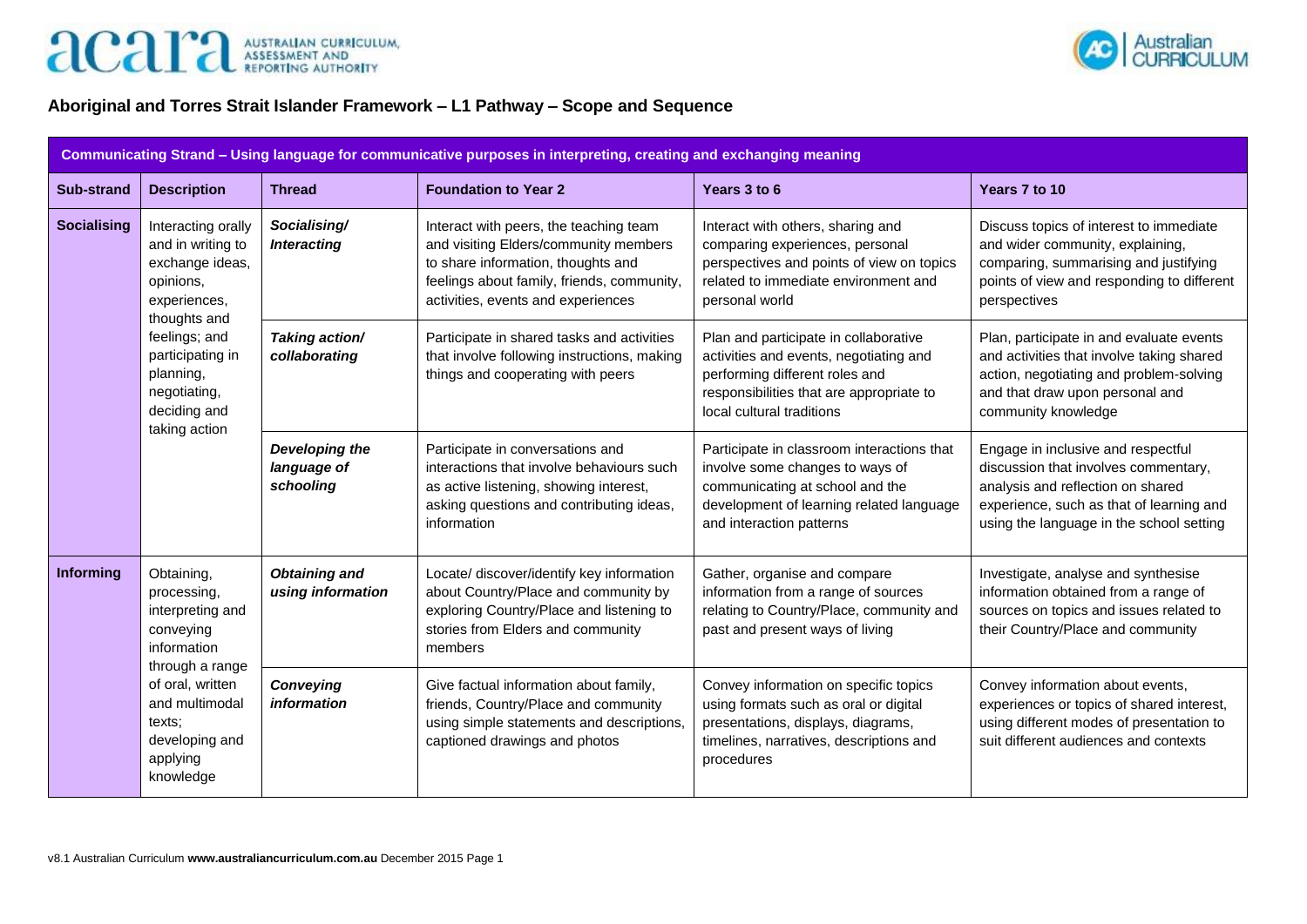



| Communicating Strand - Using language for communicative purposes in interpreting, creating and exchanging meaning |                                                                                                                                                           |                                                                                           |                                                                                                                                                                                                                                      |                                                                                                                                                                                                                                                                                               |                                                                                                                                                                                                                                                                                                      |  |  |
|-------------------------------------------------------------------------------------------------------------------|-----------------------------------------------------------------------------------------------------------------------------------------------------------|-------------------------------------------------------------------------------------------|--------------------------------------------------------------------------------------------------------------------------------------------------------------------------------------------------------------------------------------|-----------------------------------------------------------------------------------------------------------------------------------------------------------------------------------------------------------------------------------------------------------------------------------------------|------------------------------------------------------------------------------------------------------------------------------------------------------------------------------------------------------------------------------------------------------------------------------------------------------|--|--|
| <b>Sub-strand</b>                                                                                                 | <b>Description</b>                                                                                                                                        | <b>Thread</b>                                                                             | <b>Foundation to Year 2</b>                                                                                                                                                                                                          | Years 3 to 6                                                                                                                                                                                                                                                                                  | Years 7 to 10                                                                                                                                                                                                                                                                                        |  |  |
| <b>Creating</b>                                                                                                   | Engaging with<br>imaginative<br>experience by<br>participating in<br>responding to<br>and creating a<br>range of texts,<br>such as stories,               | <b>Participating in and</b><br>responding to<br>stories, song, dance<br>and visual design | Participate in shared listening to, viewing<br>and reading of texts, identifying and<br>describing favourite elements, main<br>characters and key events and<br>responding through singing, dancing,<br>drawing, movement and action | Listen to, read and view a variety of texts,<br>describing and discussing key elements,<br>ideas, characters, events and messages,<br>making connections with own life and<br>experiences                                                                                                     | Interpret and respond to a range of texts,<br>sharing and comparing personal views<br>and reactions, describing, explaining and<br>comparing aspects of artistic expression<br>and how these relate to land, people,<br>plants, animals and social and ecological<br>relationships                   |  |  |
|                                                                                                                   | songs, drama<br>and music                                                                                                                                 | <b>Creating and</b><br>performing                                                         | Create and present shared stories, songs<br>and performances using familiar words<br>and expressions that allow for exploration<br>and enjoyment of language                                                                         | Create, present and perform expressive<br>and imaginative texts that involve<br>different modes of presentation, such as<br>stories, dance, skits or video clips, based<br>on a stimulus concept, theme or resource                                                                           | Create a range of spoken, written and<br>multimodal texts involving real/imagined<br>contexts and characters                                                                                                                                                                                         |  |  |
| <b>Translating</b>                                                                                                | Moving between<br>languages and<br>cultures orally<br>and in writing,<br>recognising<br>different<br>interpretations<br>and explaining<br>these to others | Translating/<br>interpreting,<br>transcribing and<br>explaining                           | Translate words and expressions used in<br>everyday contexts and situations, from<br>the language into other known languages<br>and vice versa                                                                                       | Translate short texts from the language<br>into other known languages and vice<br>versa, including the register of sign<br>language, noticing words or expressions<br>that are not easy to translate and<br>identifying elements which require<br>explanation rather than literal translation | Transcribe, translate and interpret texts<br>from the language into other languages of<br>the region and into English and vice<br>versa, considering and explaining factors<br>that influenced the translation from one<br>language and discussing issues related to<br>translating and interpreting |  |  |
|                                                                                                                   |                                                                                                                                                           | Creating bilingual/<br>multilingual texts                                                 | Create simple print, oral, digital<br>bilingual/multilingual texts, such as songs,<br>wall charts, labels for the classroom,<br>class rules, timetables                                                                              | Create bilingual/multilingual texts for the<br>classroom and the school community,<br>such as records of excursions and shared<br>learning experiences, songs, photo<br>stories, posters, brochures, maps                                                                                     | Produce short bilingual/multilingual texts<br>such as digital stories, comics,<br>animations, blogs and contributions to<br>community newsletters                                                                                                                                                    |  |  |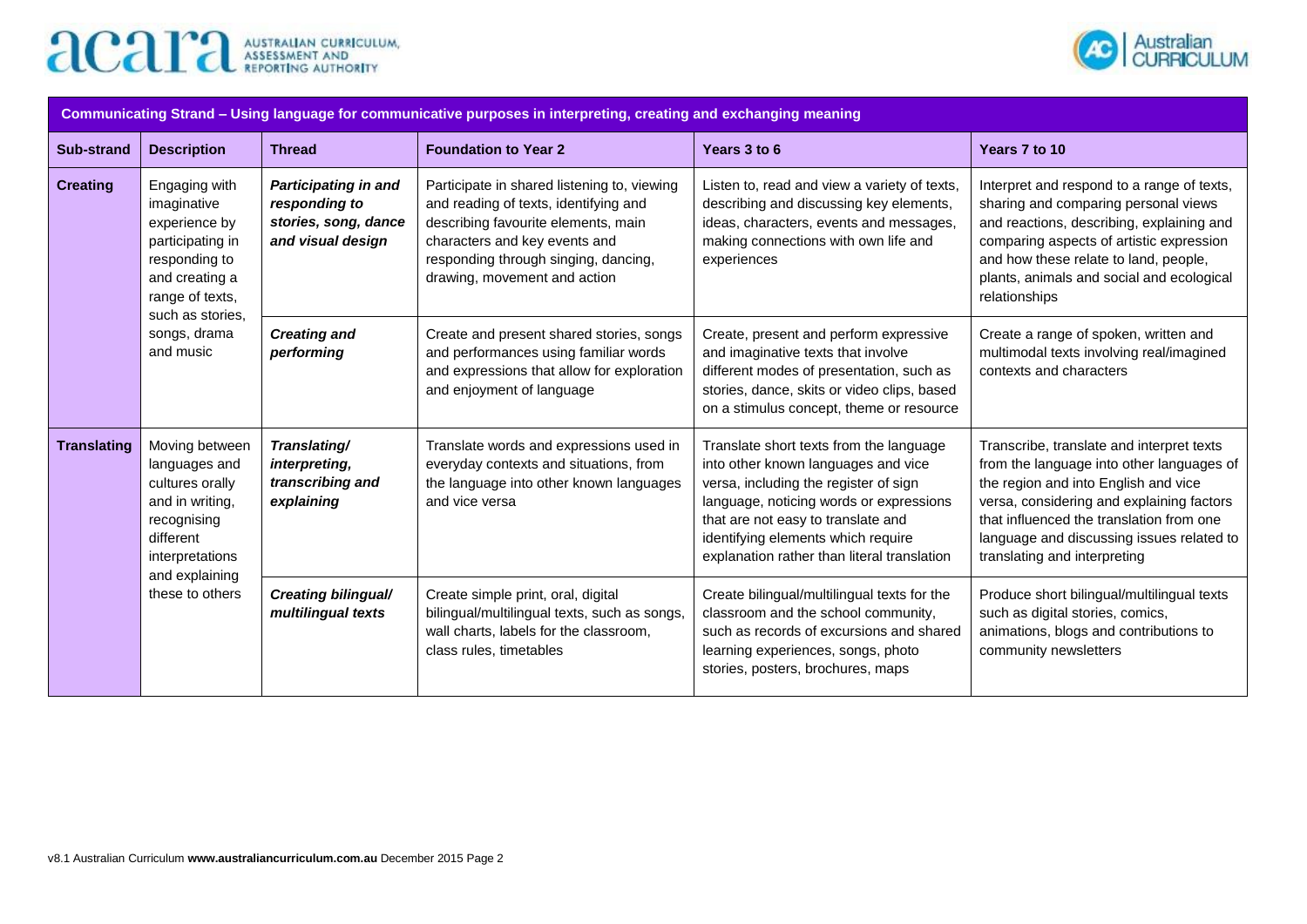



| Communicating Strand – Using language for communicative purposes in interpreting, creating and exchanging meaning |                                                                                                                                                                                 |                                                            |                                                                                                                                                     |                                                                                                                                                                                                          |                                                                                                                                                                                                                                                      |  |  |
|-------------------------------------------------------------------------------------------------------------------|---------------------------------------------------------------------------------------------------------------------------------------------------------------------------------|------------------------------------------------------------|-----------------------------------------------------------------------------------------------------------------------------------------------------|----------------------------------------------------------------------------------------------------------------------------------------------------------------------------------------------------------|------------------------------------------------------------------------------------------------------------------------------------------------------------------------------------------------------------------------------------------------------|--|--|
| Sub-strand                                                                                                        | <b>Description</b>                                                                                                                                                              | <b>Thread</b>                                              | <b>Foundation to Year 2</b>                                                                                                                         | Years 3 to 6                                                                                                                                                                                             | Years 7 to 10                                                                                                                                                                                                                                        |  |  |
| <b>Identity</b>                                                                                                   | Exploring and<br>expressing their<br>sense of identity<br>as individuals<br>and as members<br>of particular                                                                     | People, kinship and<br>community                           | Learn about and understand the concepts<br>of kin, social groupings and relationships,<br>and how these are connected to the<br>natural environment | Describe kinship relations as a system<br>and explain its role in determining social<br>behaviour                                                                                                        | Investigate, explain and discuss the<br>relationship between kinship, Law, land,<br>sea/water and sky                                                                                                                                                |  |  |
|                                                                                                                   | speech<br>communities<br>and cultures                                                                                                                                           | <b>Country/Place</b>                                       | Identify with Country/Place and<br>understand connections between<br>Country/Place and individuals and groups                                       | Interact with Country/Place, for example,<br>by discussing roles within the family,<br>ownership, custodial and totemic<br>affiliations, and links between History,<br>social groups and natural species | Describe and discuss the relationship<br>between people, community and<br>Country/Place, and how individuals and<br>groups demonstrate connections to areas<br>of land and sea/water and their rights and<br>obligations with respect to those areas |  |  |
|                                                                                                                   |                                                                                                                                                                                 | <b>History/Story</b>                                       | Identify their own songs, stories, dances<br>and designs and their links to kinship<br>systems                                                      | Describe and explain behaviour, rights<br>and responsibilities in relation to the<br>kinship ownership of songs, stories,<br>dances and designs                                                          | Investigate and discuss how connections<br>between Law, story, ceremony, visual<br>design, people and Country/Place are<br>demonstrated and manifested in<br>individual and community behaviour                                                      |  |  |
| <b>Reflecting</b>                                                                                                 | Participating in<br>intercultural<br>exchange,<br>questioning<br>reactions and<br>assumptions;<br>and considering<br>how interaction<br>shapes<br>communication<br>and identity | <b>Reflecting on</b><br><i>intercultural</i><br>experience | Notice how using the language and other<br>known languages, including English,<br>involve some different ways of<br>communicating and behaving      | Notice and describe similarities and<br>differences in ways of using language<br>and interacting with people when<br>communicating in the language and in<br>other known languages, including English    | Reflect on the relationship between<br>language, culture and identity, and how<br>this shapes and reflects ways of<br>communicating and thinking                                                                                                     |  |  |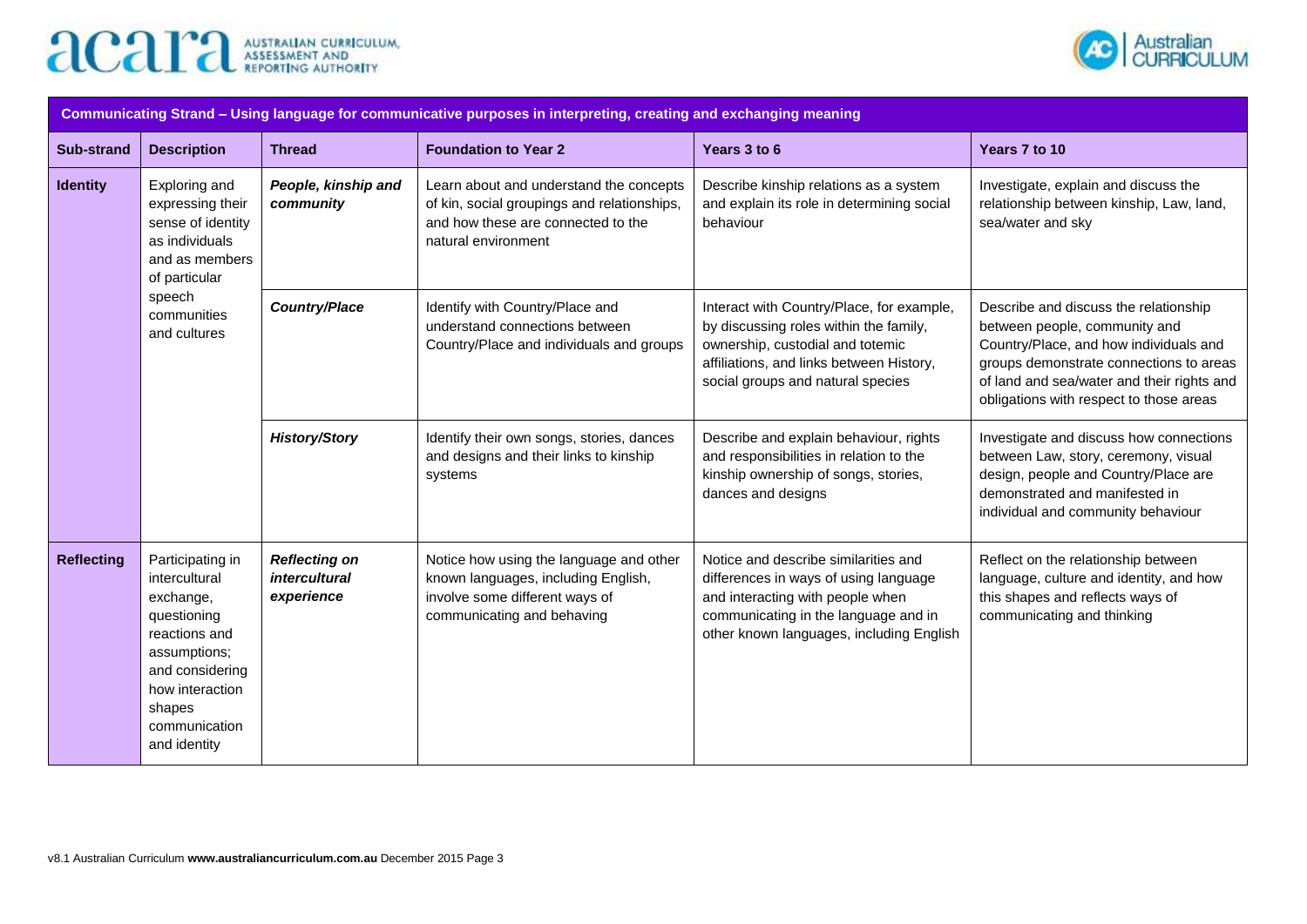



### **Aboriginal and Torres Strait Islander Framework – L1 Pathway – Scope and Sequence**

| Understanding Strand - Analysing and understanding language and culture as resources for interpreting and shaping meaning in intercultural exchange |                                                                                                    |                                                                                  |                                                                                                                                                                        |                                                                                                                                                                                    |                                                                                                                                                                                                                          |  |  |
|-----------------------------------------------------------------------------------------------------------------------------------------------------|----------------------------------------------------------------------------------------------------|----------------------------------------------------------------------------------|------------------------------------------------------------------------------------------------------------------------------------------------------------------------|------------------------------------------------------------------------------------------------------------------------------------------------------------------------------------|--------------------------------------------------------------------------------------------------------------------------------------------------------------------------------------------------------------------------|--|--|
| <b>Sub-strand</b>                                                                                                                                   | <b>Description</b>                                                                                 | <b>Thread</b>                                                                    | <b>Foundation to Year 2</b>                                                                                                                                            | Years 3 to 6                                                                                                                                                                       | Years 7 to 10                                                                                                                                                                                                            |  |  |
| <b>Systems of</b><br>language                                                                                                                       | Understanding<br>the language<br>system, including<br>sound, writing,<br>grammar                   | Sound and<br>writing systems                                                     | Use and recognise the sounds, intonation<br>and rhythms in the spoken language and<br>learn how sounds and words relate to<br>written language                         | Compare and use the patterns of speech<br>sounds, intonation and rhythm in the<br>language and learn the written forms of<br>these and associated conventions                      | Understand and explain sound patterns in<br>the spoken language, representing these<br>patterns with an expanding repertoire of<br>written symbols and conventions                                                       |  |  |
|                                                                                                                                                     | and text                                                                                           | <b>Grammar</b> and<br>vocabulary<br>knowledge                                    | Understand and use a developing<br>vocabulary including topical and<br>classificatory language, recognising the<br>function of different word types in the<br>language | Understand and describe the word<br>formation processes in the language,<br>including the use of prefixes and suffixes                                                             | Develop and use (meta)language to<br>analyse a range of grammatical structures<br>in their language(s) and English                                                                                                       |  |  |
|                                                                                                                                                     |                                                                                                    | Ways of<br>communicating<br>and creating text                                    | Recognise there are many ways of<br>communicating messages in Aboriginal<br>and Torres Strait Islander languages                                                       | Understand that texts such as stories,<br>paintings, songs and dances have a<br>distinct purpose and particular language<br>features, and understand and apply text<br>conventions | Investigate the ways people communicate<br>using spoken, written and visual modes<br>and analyse the form and structures of a<br>range of texts, including their use, role and<br>relationship to other social processes |  |  |
| Language<br>variation<br>and change                                                                                                                 | Understanding<br>how languages<br>vary in use<br>(register, style,<br>standard and<br>non-standard | Variability in<br>language use<br>according to<br>social and<br>cultural context | Recognise that different words and<br>language forms are used to address and<br>communicate with people according to<br>relationship and situation                     | Understand that speakers vary language<br>forms and styles according to kin<br>relationship and context                                                                            | Analyse variations in language use that<br>reflect different social and cultural contexts,<br>purposes and relationships                                                                                                 |  |  |
|                                                                                                                                                     | varieties) and<br>change over time<br>and from place to<br>place                                   | The dynamic<br>nature of<br>language                                             | Recognise that languages borrow words<br>from each other                                                                                                               | Recognise that languages change over<br>time                                                                                                                                       | Understand that languages and cultures<br>change continuously due to contact with<br>one another and in response to new needs<br>and ideas, popular culture, media and new<br>technologies                               |  |  |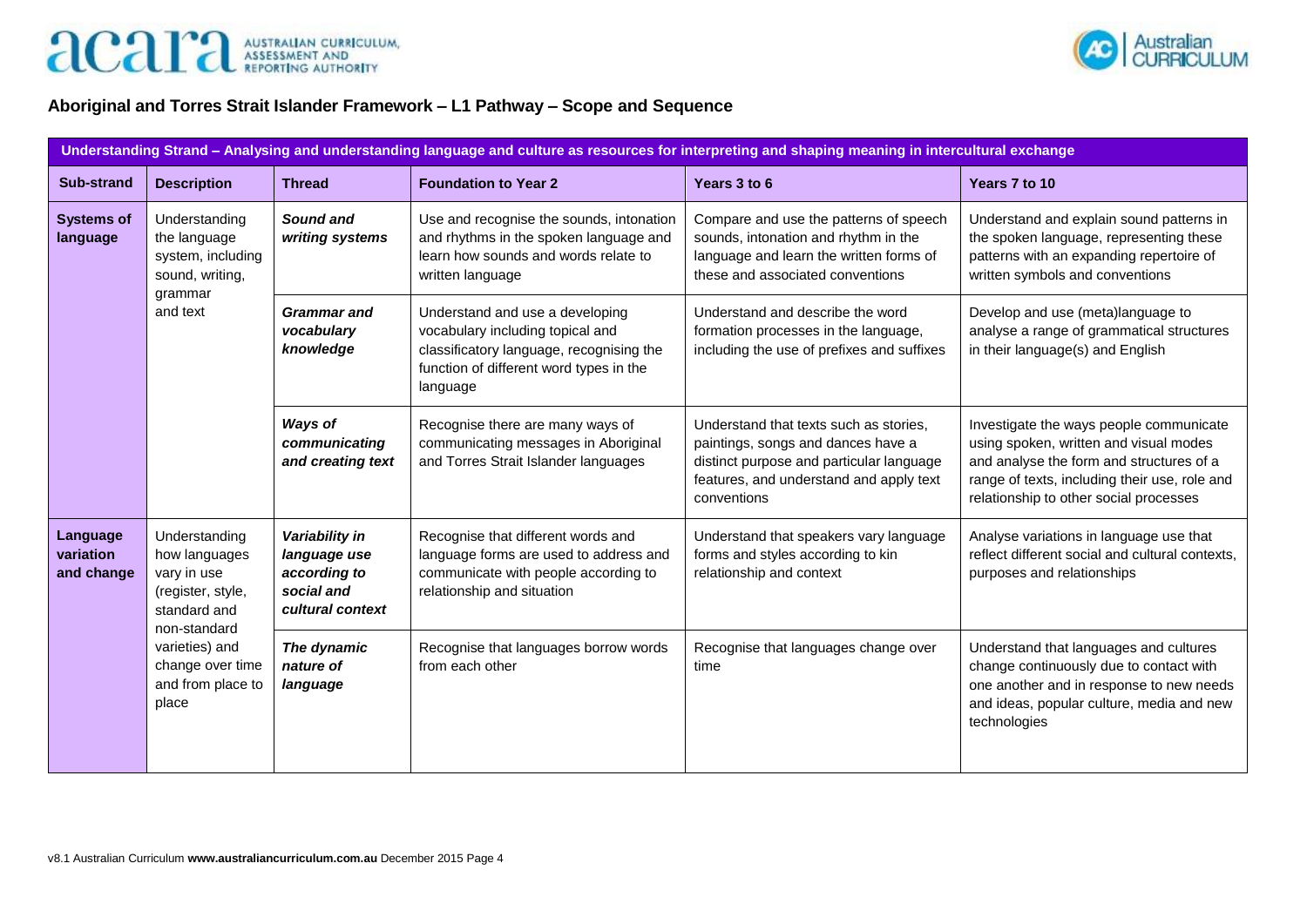



| Understanding Strand - Analysing and understanding language and culture as resources for interpreting and shaping meaning in intercultural exchange |                                                                                                                                                                                                                                                                                                          |                                                                                                                                    |                                                                                                                                            |                                                                                                                                   |                                                                                                                                                                                                                                                                             |  |  |
|-----------------------------------------------------------------------------------------------------------------------------------------------------|----------------------------------------------------------------------------------------------------------------------------------------------------------------------------------------------------------------------------------------------------------------------------------------------------------|------------------------------------------------------------------------------------------------------------------------------------|--------------------------------------------------------------------------------------------------------------------------------------------|-----------------------------------------------------------------------------------------------------------------------------------|-----------------------------------------------------------------------------------------------------------------------------------------------------------------------------------------------------------------------------------------------------------------------------|--|--|
| <b>Sub-strand</b>                                                                                                                                   | <b>Description</b>                                                                                                                                                                                                                                                                                       | <b>Thread</b>                                                                                                                      | <b>Foundation to Year 2</b>                                                                                                                | Years 3 to 6                                                                                                                      | Years 7 to 10                                                                                                                                                                                                                                                               |  |  |
| Language<br>awareness                                                                                                                               | Analysing and<br>understanding<br>the nature and<br>function of<br>language and<br>culture in<br>general, focusing<br>on such areas as<br>the changing<br>relationship of<br>languages and<br>cultures over<br>time, and the<br>ability of new<br>media and<br>technologies to<br>shape<br>communication | Linguistic<br>landscape and<br>ecology                                                                                             | Recognise that their language is part of<br>broader regional and national language<br>diversity                                            | Explore the language situation of their<br>community and the diversity of language<br>situations in Australia                     | Investigate and compare the ecologies of<br>Aboriginal and Torres Strait Islander<br>languages with Indigenous languages in<br>other countries, and consider issues such<br>as languages policy, language rights,<br>language loss, advocacy, reform and<br>multilingualism |  |  |
|                                                                                                                                                     |                                                                                                                                                                                                                                                                                                          | <b>Protocols for</b><br>working with<br><b>Aboriginal</b><br>languages and<br><b>Torres Strait</b><br><b>Islander</b><br>languages | Understand that language belongs to<br>communities, and that language learning<br>requires respectful and appropriate<br>behaviour         | Understand that the use of stories and<br>names in Aboriginal and Torres Strait<br>Islander languages is culturally<br>determined | Understand and apply cultural norms, skills<br>and protocols associated with learning,<br>using and researching Aboriginal and<br>Torres Strait Islander languages                                                                                                          |  |  |
| Role of<br>language<br>and culture                                                                                                                  | Analysing and<br>understanding<br>the role of<br>language and<br>culture in the<br>exchange of<br>meaning                                                                                                                                                                                                | The relationship<br>of language<br>culture                                                                                         | Notice that people use language in ways<br>that reflect their culture, such as where<br>and how they live and what is important<br>to them | Reflect on how a community's ways of<br>using language are shaped by values<br>and beliefs                                        | Reflect on how ways of using language are<br>shaped by communities' ways of thinking,<br>behaving and viewing the world, and the<br>role of language in passing on knowledge                                                                                                |  |  |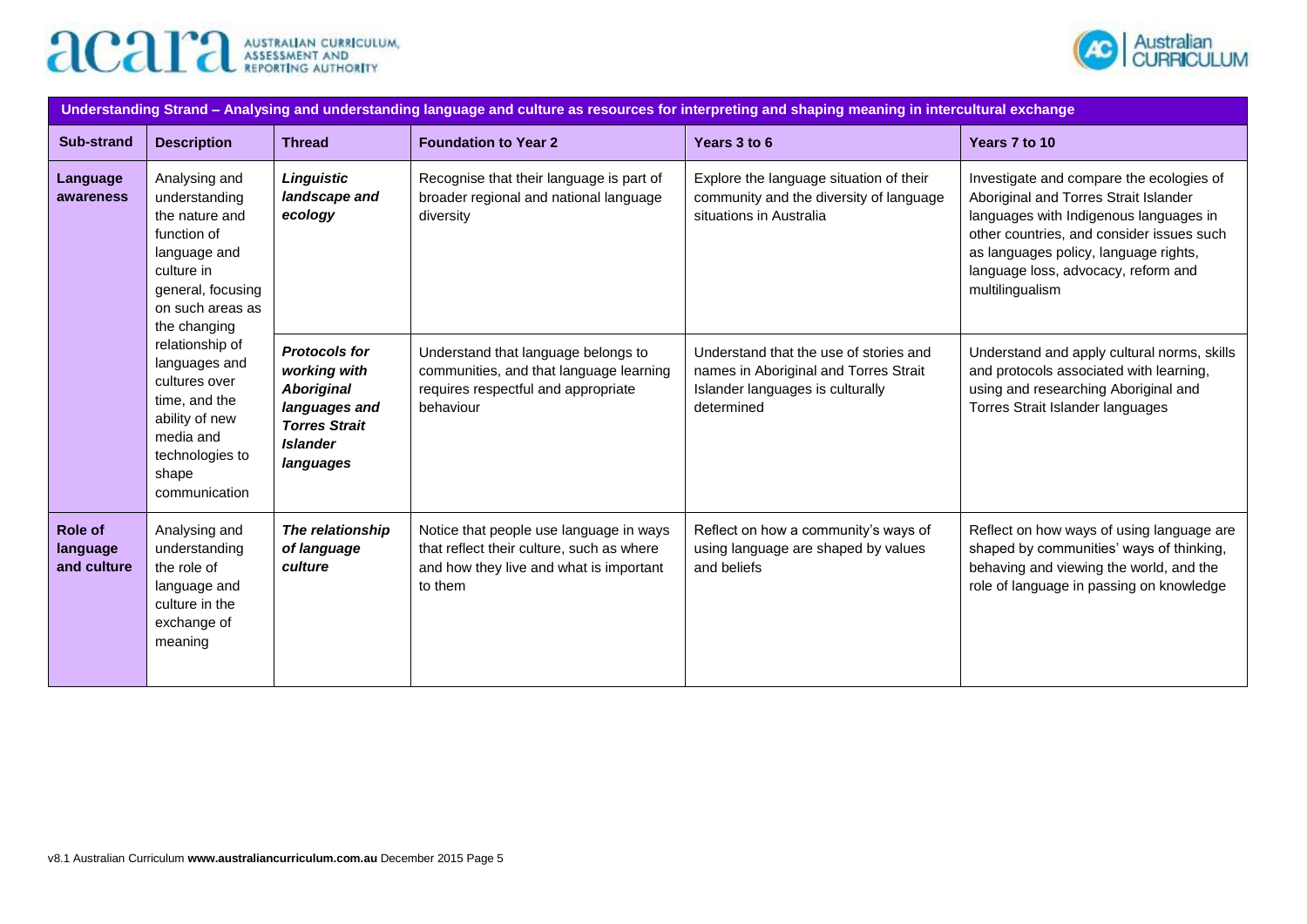



| Understanding Strand - Analysing and understanding language and culture as resources for interpreting and shaping meaning in intercultural exchange |                                                                                                                                                                                                                                                                                                                       |                                                     |                                                                                                                   |                                                                                                        |                                                                                                                         |  |  |
|-----------------------------------------------------------------------------------------------------------------------------------------------------|-----------------------------------------------------------------------------------------------------------------------------------------------------------------------------------------------------------------------------------------------------------------------------------------------------------------------|-----------------------------------------------------|-------------------------------------------------------------------------------------------------------------------|--------------------------------------------------------------------------------------------------------|-------------------------------------------------------------------------------------------------------------------------|--|--|
| <b>Sub-strand</b>                                                                                                                                   | <b>Description</b>                                                                                                                                                                                                                                                                                                    | <b>Thread</b>                                       | <b>Foundation to Year 2</b>                                                                                       | Years 3 to 6                                                                                           | Years 7 to 10                                                                                                           |  |  |
| Role of<br>language<br>building                                                                                                                     | Analysing and<br>understanding<br>language building<br>as a means to<br>extend the<br>potential of the<br>language in the<br>areas of<br>vocabulary,<br>expressions and<br>discourse, and to<br>develop<br>knowledge of<br>linguistic<br>techniques such<br>as collecting,<br>describing and<br>recording<br>language | <b>Maintaining and</b><br>strengthening<br>language | Recognise how Aboriginal and Torres<br>Strait Islander languages are transmitted<br>from generation to generation | Understand ways the language and<br>culture can be maintained and<br>strengthened in changing contexts | Investigate programs, initiatives and<br>techniques that keep Aboriginal and Torres<br>Strait Islander languages strong |  |  |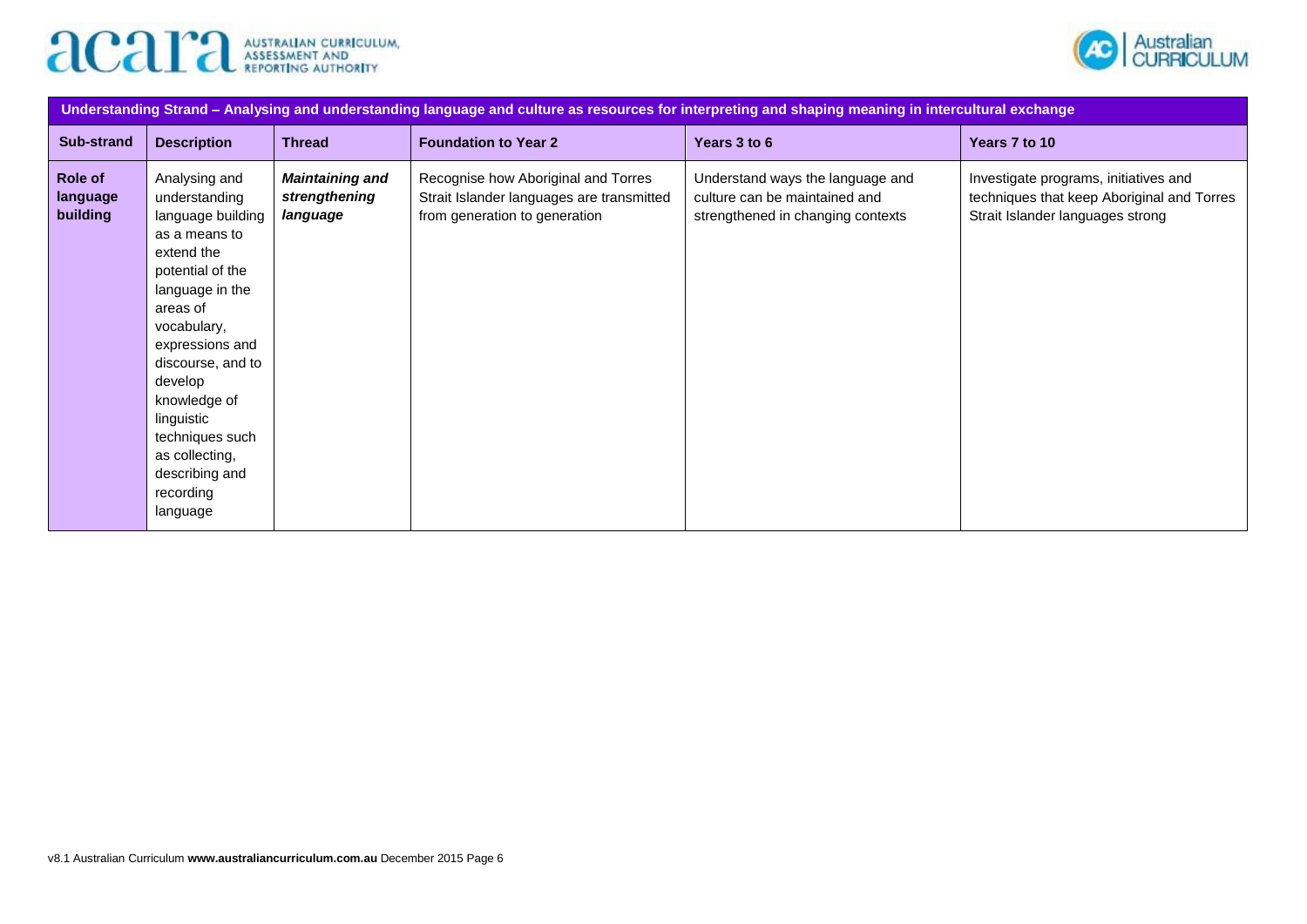



### **Aboriginal and Torres Strait Islander Framework – L2 Pathway – Scope and Sequence**

| Communicating Strand - Using language for communicative purposes in interpreting, creating and exchanging meaning |                                                                                                                                                                                      |                                                               |                                                                                                                                                                                               |                                                                                                                                                                                                                                              |                                                                                                                                                                                                                             |  |  |
|-------------------------------------------------------------------------------------------------------------------|--------------------------------------------------------------------------------------------------------------------------------------------------------------------------------------|---------------------------------------------------------------|-----------------------------------------------------------------------------------------------------------------------------------------------------------------------------------------------|----------------------------------------------------------------------------------------------------------------------------------------------------------------------------------------------------------------------------------------------|-----------------------------------------------------------------------------------------------------------------------------------------------------------------------------------------------------------------------------|--|--|
| <b>Sub-strand</b>                                                                                                 | <b>Description</b>                                                                                                                                                                   | <b>Thread</b>                                                 | <b>Foundation to Year 2</b>                                                                                                                                                                   | Years 3 to 6                                                                                                                                                                                                                                 | Years 7 to 10                                                                                                                                                                                                               |  |  |
| <b>Socialising</b>                                                                                                | Interacting orally<br>and in writing to<br>exchange, ideas,<br>opinions,<br>experiences,<br>thoughts and                                                                             | Socialising/<br><b>Interacting</b>                            | Interact with each other, the teaching team<br>and visiting Elders/community speakers<br>using simple language and gestures for<br>greeting and farewelling, talking about self<br>and family | Interact with peers, the teaching team and<br>visiting Elders/community speakers about<br>aspects of their personal worlds, such as<br>experiences at school, home, everyday<br>routines and favourite pastimes, interests<br>and activities | Engage with peers, the teaching team and<br>visiting Elders/community speakers to<br>share interests, experiences and<br>aspirations, to exchange information about<br>teenage life and to express opinions and<br>feelings |  |  |
|                                                                                                                   | feelings; and<br>participating in<br>planning,<br>negotiating,<br>deciding and<br>taking action                                                                                      | Taking action/<br>collaborating                               | Participate in guided group activities such<br>as games, songs and simple tasks, using<br>movement and gestures to support<br>understanding and to convey meaning                             | Participate in guided tasks that involve<br>following instructions, making things,<br>cooperating with peers, planning for and<br>conducting shared events or activities or<br>presenting at a school performance                            | Engage in activities that involve<br>collaboration, planning, organising and<br>negotiating to take action                                                                                                                  |  |  |
|                                                                                                                   |                                                                                                                                                                                      | <b>Developing</b><br>language for<br>classroom<br>interaction | Interact in classroom routines and respond<br>to teacher instructions                                                                                                                         | Participate in everyday classroom activities<br>and routines, such as responding to<br>questions and requests, asking permission,<br>requesting help, praising or complimenting<br>one another and apologising                               | Interact in class activities that involve<br>making requests and suggestions, seeking<br>clarification, negotiating changes and<br>expressing opinions                                                                      |  |  |
| <b>Informing</b>                                                                                                  | Obtaining,<br>processing,<br>interpreting and<br>conveying<br>information<br>through a range<br>of oral, written<br>and multimodal<br>texts; developing<br>and applying<br>knowledge | <b>Obtaining and</b><br>using information                     | Locate specific words and familiar phrases<br>in texts such as charts, lists, photos, maps,<br>and use information to complete guided oral<br>and written tasks                               | Gather, classify and compare information<br>from a range of sources associated with the<br>target language Country/Place, community<br>and daily life                                                                                        | Identify, analyse and summarise factual<br>information obtained from a range of<br>sources on a variety of topics and issues<br>related to the region of the target language                                                |  |  |
|                                                                                                                   |                                                                                                                                                                                      | <b>Conveying</b><br>information                               | Give factual information using simple<br>statements and descriptions, gestures, and<br>captions                                                                                               | Convey information on specific topics using<br>formats such as oral or digital<br>presentations, displays, diagrams, timelines<br>and guided descriptions                                                                                    | Convey information about events,<br>experiences or topics of shared interest,<br>using different modes of presentation to suit<br>different audiences and contexts                                                          |  |  |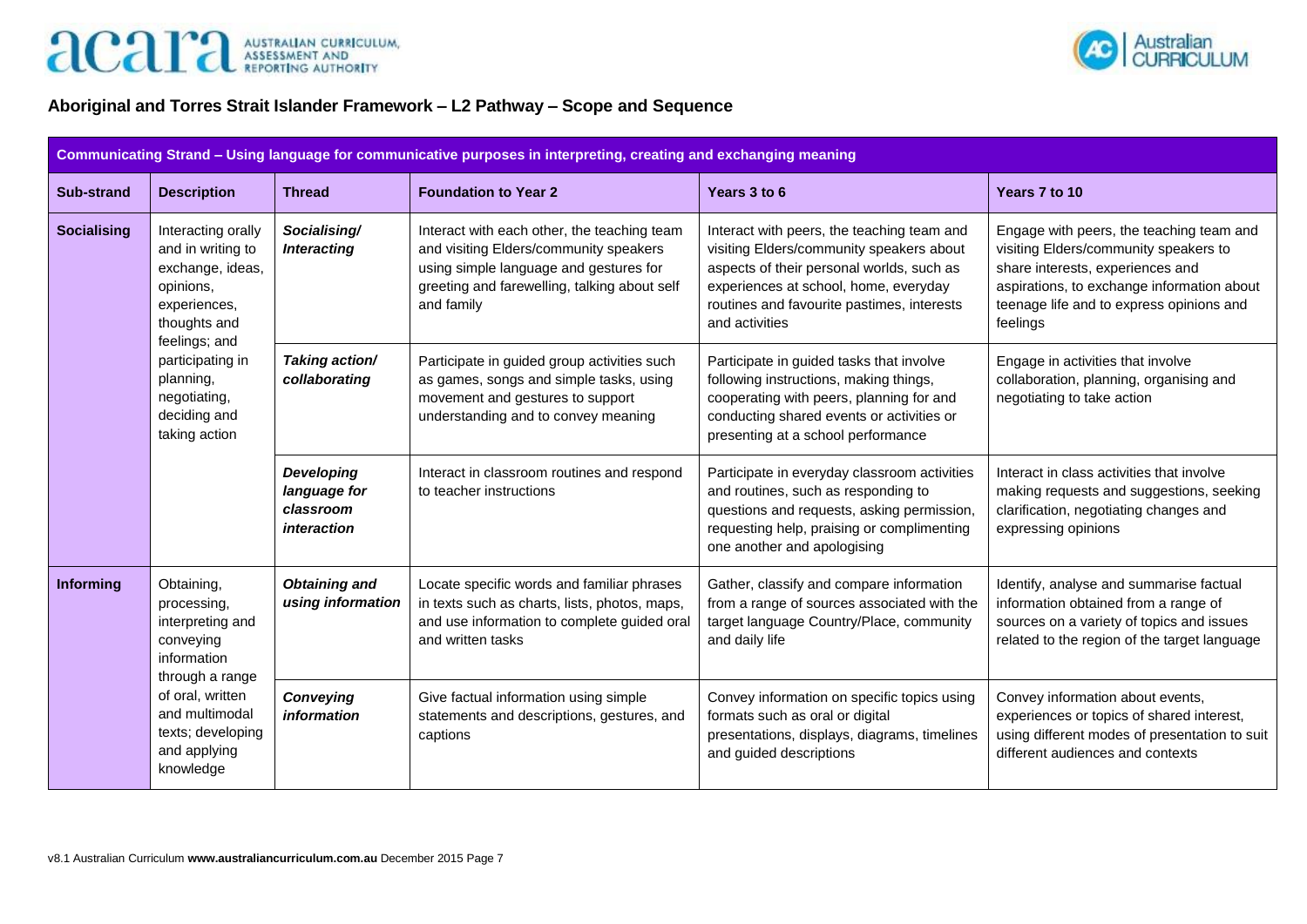



| Communicating Strand - Using language for communicative purposes in interpreting, creating and exchanging meaning |                                                                                                                                                                           |                                                                                              |                                                                                                                                                                    |                                                                                                                                                                                                                     |                                                                                                                                                                                                                                                                                      |  |
|-------------------------------------------------------------------------------------------------------------------|---------------------------------------------------------------------------------------------------------------------------------------------------------------------------|----------------------------------------------------------------------------------------------|--------------------------------------------------------------------------------------------------------------------------------------------------------------------|---------------------------------------------------------------------------------------------------------------------------------------------------------------------------------------------------------------------|--------------------------------------------------------------------------------------------------------------------------------------------------------------------------------------------------------------------------------------------------------------------------------------|--|
| <b>Sub-strand</b>                                                                                                 | <b>Description</b>                                                                                                                                                        | <b>Thread</b>                                                                                | <b>Foundation to Year 2</b>                                                                                                                                        | Years 3 to 6                                                                                                                                                                                                        | Years 7 to 10                                                                                                                                                                                                                                                                        |  |
| <b>Creating</b>                                                                                                   | Engaging with<br>imaginative<br>experience by<br>participating in,<br>responding to<br>and creating a<br>range of texts,<br>such as stories,<br>songs, drama<br>and music | <b>Participating in</b><br>and responding<br>to stories, song,<br>dance and visual<br>design | Participate in shared listening to, viewing<br>and reading of texts and respond through<br>singing, reciting, miming, play-acting,<br>drawing, action and movement | Listen to, read and view different real and<br>imaginative texts, identifying and making<br>simple statements about key elements,<br>characters and events, and interpreting<br>cultural expressions and behaviours | Interpret and respond to a range of real and<br>imaginative texts by sharing personal<br>views, comparing themes, describing and<br>explaining aspects of artistic expression<br>and how these relate to land, people,<br>plants, animals and social and ecological<br>relationships |  |
|                                                                                                                   |                                                                                                                                                                           | <b>Creating and</b><br>performing                                                            | Create and present shared stories, songs<br>and performances using familiar words and<br>patterns and support materials                                            | Create and present imaginative texts that<br>use familiar expressions and modelled<br>language for a range of audiences                                                                                             | Create a range of spoken, written and<br>multimodal texts to entertain others,<br>involving real or imagined contexts and<br>characters                                                                                                                                              |  |
| <b>Translating</b>                                                                                                | Moving between<br>languages and<br>cultures orally<br>and in writing,<br>recognising<br>different<br>interpretations<br>and explaining<br>these to others                 | Translating/<br>interpreting and<br>explaining                                               | Translate frequently used words and<br>phrases using visual cues and resources<br>such as word lists                                                               | Translate simple texts from the target<br>language into English and vice versa,<br>identifying elements which require<br>interpretation rather than translation and<br>involve cultural references                  | Translate and interpret a range of texts<br>from the target language to English and<br>vice versa, comparing their versions and<br>considering how to explain elements that<br>involve cultural knowledge or understanding                                                           |  |
|                                                                                                                   |                                                                                                                                                                           | <b>Creating</b><br>bilingual texts                                                           | Create simple oral, print or multimodal<br>bilingual texts for the classroom<br>environment, such as captions, labels and<br>wall charts                           | Create bilingual texts for the classroom and<br>the school community, such as songs,<br>picture dictionaries, photo stories, captions<br>for images and displays                                                    | Create bilingual texts in collaboration with<br>others for the wider community                                                                                                                                                                                                       |  |
| <b>Identity</b>                                                                                                   | Exploring and<br>expressing their<br>sense of identity<br>as individuals<br>and as members<br>of particular<br>speech<br>communities and<br>cultures                      | <b>Expressing</b><br><b>Identity</b>                                                         | Describe aspects of self, such as family,<br>school/class and language/s spoken,<br>noticing how these different elements<br>contribute to one's identity          | Interact with others, noticing how ways of<br>communicating with and responding to<br>each other shape and reflect identity                                                                                         | Consider and discuss their own and each<br>other's experiences and ways of expressing<br>identity, reflecting on how the target<br>language links the local, regional and<br>national identity of its speakers with the<br>land                                                      |  |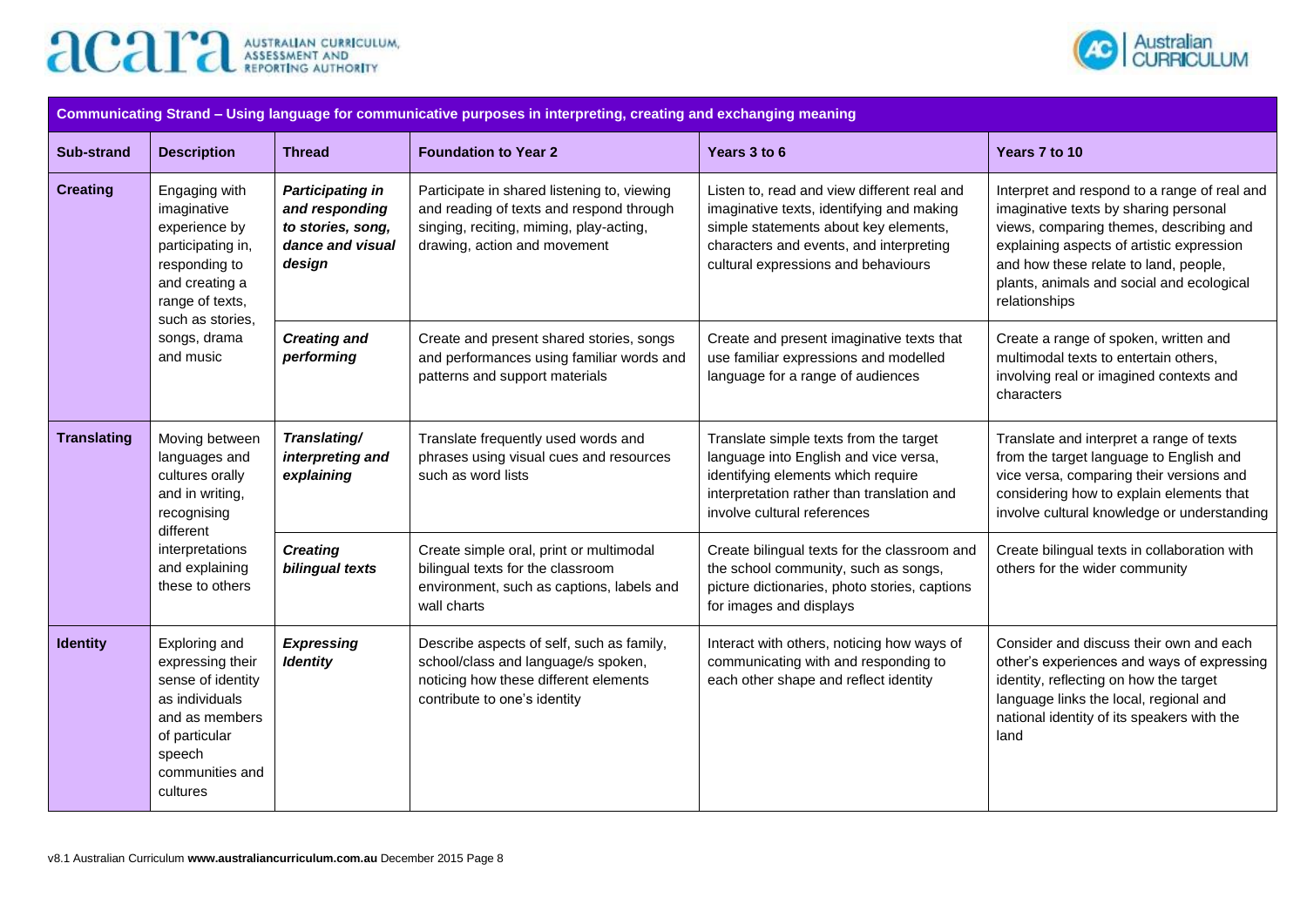



| Communicating Strand - Using language for communicative purposes in interpreting, creating and exchanging meaning |                                                                                                                                                                              |                                                            |                                                                                                                                                                                                                  |                                                                                                                                                                                                   |                                                                                                                                                                                                      |  |  |  |
|-------------------------------------------------------------------------------------------------------------------|------------------------------------------------------------------------------------------------------------------------------------------------------------------------------|------------------------------------------------------------|------------------------------------------------------------------------------------------------------------------------------------------------------------------------------------------------------------------|---------------------------------------------------------------------------------------------------------------------------------------------------------------------------------------------------|------------------------------------------------------------------------------------------------------------------------------------------------------------------------------------------------------|--|--|--|
| Sub-strand                                                                                                        | <b>Description</b>                                                                                                                                                           | <b>Thread</b>                                              | <b>Foundation to Year 2</b>                                                                                                                                                                                      | Years 3 to 6                                                                                                                                                                                      | Years 7 to 10                                                                                                                                                                                        |  |  |  |
| <b>Reflecting</b>                                                                                                 | Participating in<br>intercultural<br>exchange,<br>questioning<br>reactions and<br>assumptions; and<br>considering how<br>interaction shapes<br>communication<br>and identity | <b>Reflecting on</b><br><i>intercultural</i><br>experience | Notice what is similar or different to their<br>own language and cultural expression when<br>interacting with songs, stories, games,<br>pictures and artistic expression from the<br>target language and culture | Notice and describe some ways in which<br>the target language and associated<br>communicative behaviours are similar or<br>different to their own language(s) and forms<br>of cultural expression | Participate in intercultural interactions and<br>consider own reactions when engaging with<br>target language speakers and resources,<br>and how these may reflect own language(s)<br>and culture(s) |  |  |  |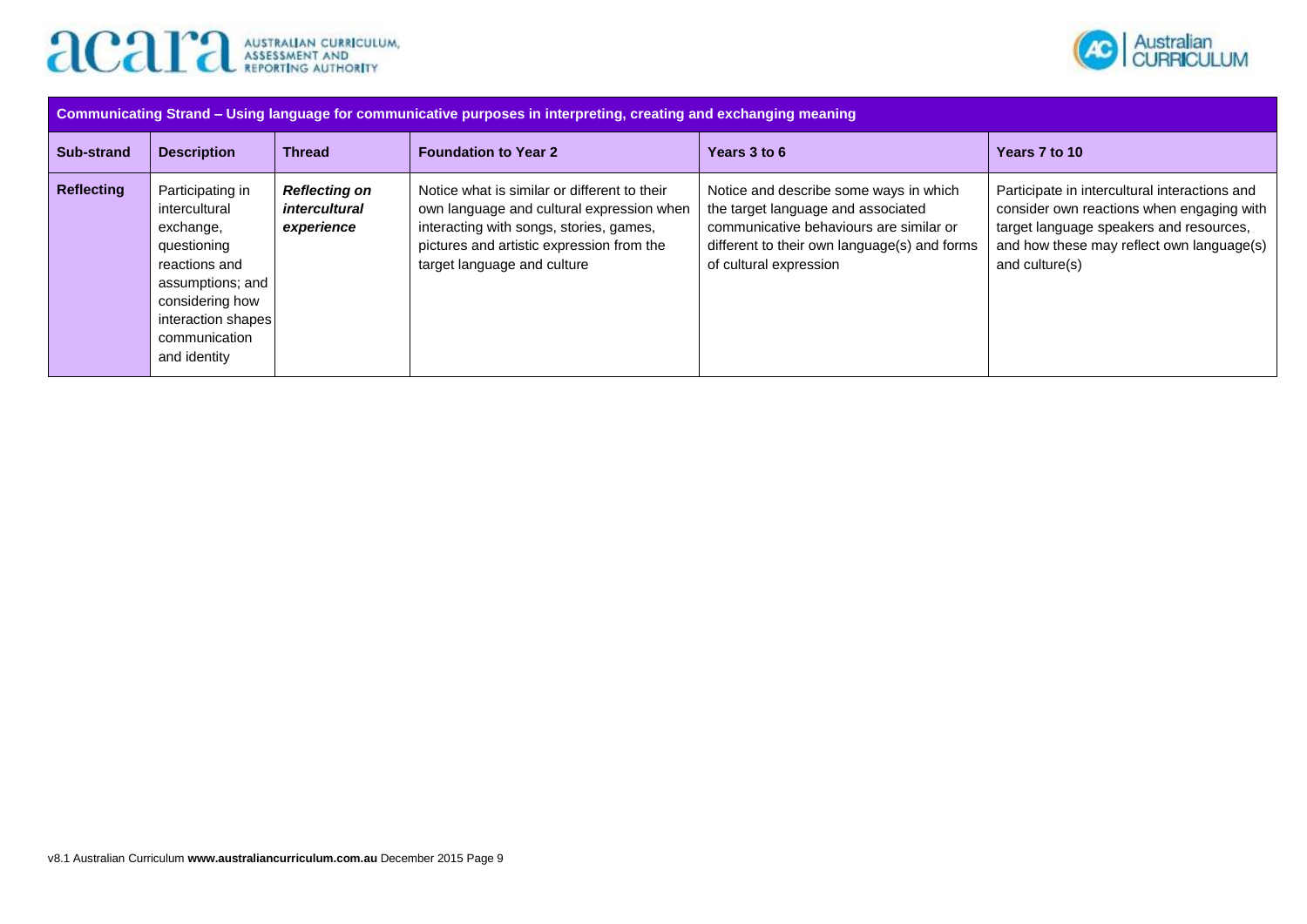



# **Aboriginal and Torres Strait Islander Framework – L2 Pathway – Scope and Sequence**

| Understanding Strand - Analysing and understanding language and culture as resources for interpreting and shaping meaning in intercultural exchange |                                                                                              |                                                      |                                                                                                                                                           |                                                                                                                                                                                    |                                                                                                                                                                                                               |  |  |
|-----------------------------------------------------------------------------------------------------------------------------------------------------|----------------------------------------------------------------------------------------------|------------------------------------------------------|-----------------------------------------------------------------------------------------------------------------------------------------------------------|------------------------------------------------------------------------------------------------------------------------------------------------------------------------------------|---------------------------------------------------------------------------------------------------------------------------------------------------------------------------------------------------------------|--|--|
| <b>Sub-strand</b>                                                                                                                                   | <b>Description</b>                                                                           | <b>Thread</b>                                        | <b>Foundation to Year 2</b>                                                                                                                               | Years 3 to 6                                                                                                                                                                       | Years 7 to 10                                                                                                                                                                                                 |  |  |
| <b>Systems of</b><br>language                                                                                                                       | Understanding<br>the language<br>system,<br>including sound,<br>writing, grammar<br>and text | Sound and<br>writing systems                         | Notice and imitate characteristic sounds,<br>intonation patterns and rhythms of the<br>target language(s) and how these relate to<br>the written language | Produce sounds, stress, intonation<br>patterns of the target language, using<br>developing phonemic awareness linked to<br>the writing system                                      | Produce sounds, stress, intonation<br>patterns of the target language, using a<br>developing phonemic awareness linked to<br>the writing system                                                               |  |  |
|                                                                                                                                                     |                                                                                              | <b>Grammar</b> and<br>vocabulary<br>knowledge        | Notice types of words in the target<br>language and understand and use some<br>elements of the target language structure                                  | Expand vocabulary in the target language<br>through word-formation and building<br>processes, and recognise and use simple<br>structures                                           | Expand vocabulary and understand and<br>use a range of grammatical structures in<br>the target language, including inflectional<br>and derivational processes                                                 |  |  |
|                                                                                                                                                     |                                                                                              | <b>Ways of</b><br>communicating<br>and creating text | Recognise there are many ways of<br>communicating messages in Aboriginal<br>and Torres Strait Islander languages                                          | Understand that texts such as stories,<br>paintings, songs and dances have a<br>distinct purpose and particular language<br>features, and understand and apply text<br>conventions | Investigate spoken, written and visual<br>modes of communication and analyse the<br>form and structures of different types of<br>texts, including their use, function and<br>relationship to social processes |  |  |
|                                                                                                                                                     |                                                                                              | <b>Links between</b><br>language, kin<br>and land    | Identify elements of the kinship system<br>and its role in linking story and natural<br>species and phenomena                                             | Understand the core role of the kinship<br>system in social behaviour and the<br>relationship between Place, History and<br>society                                                | Investigate how connections between<br>Law, story, ceremony, people and<br>Country/Place are demonstrated and<br>evident in community behaviour                                                               |  |  |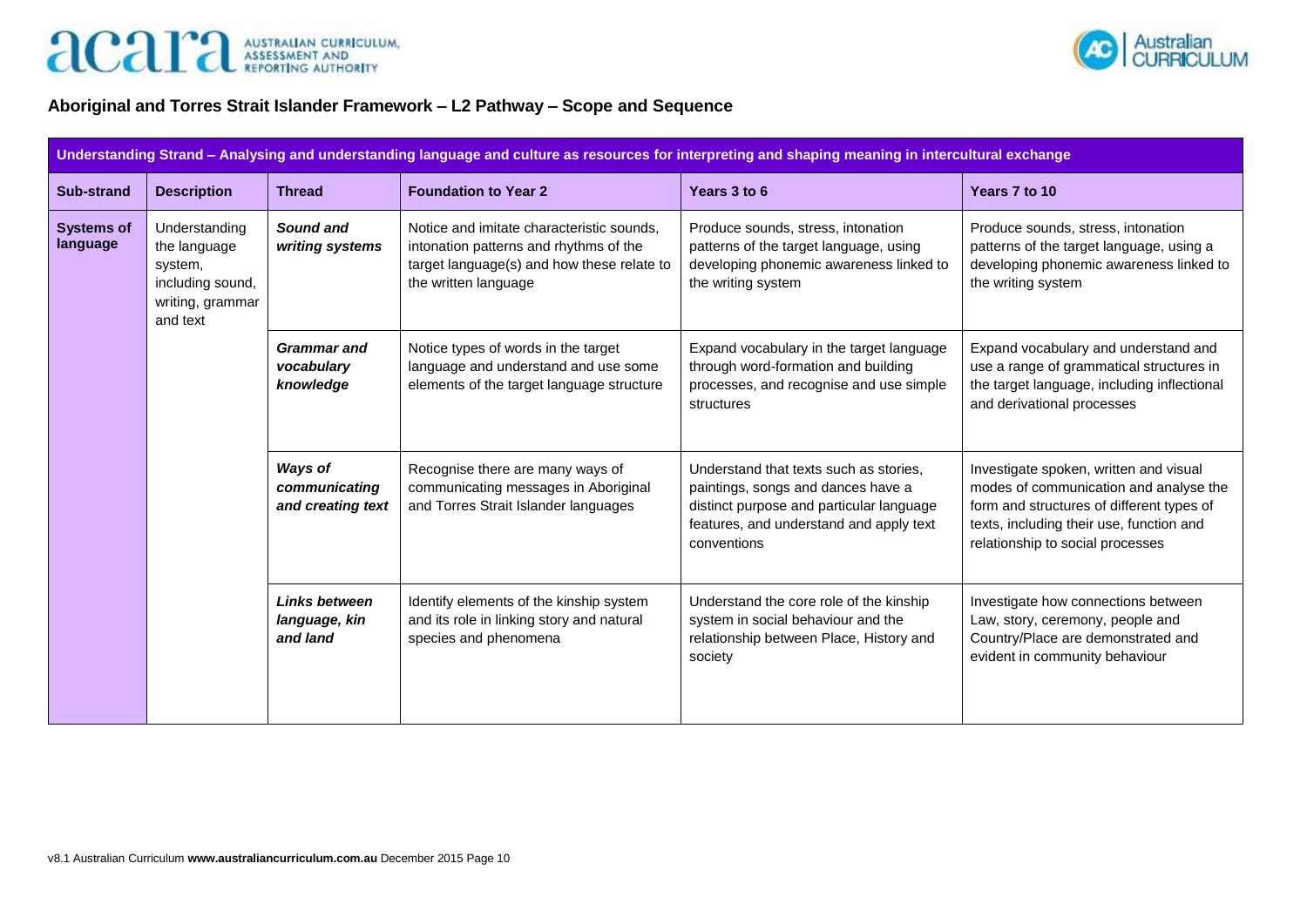



| Understanding Strand - Analysing and understanding language and culture as resources for interpreting and shaping meaning in intercultural exchange |                                                                                                                                                                                                                                                                                                                            |                                                                                                                                    |                                                                                                                                                      |                                                                                                                                                  |                                                                                                                                                                                            |                                                                                                                                                                                                                                                                             |  |
|-----------------------------------------------------------------------------------------------------------------------------------------------------|----------------------------------------------------------------------------------------------------------------------------------------------------------------------------------------------------------------------------------------------------------------------------------------------------------------------------|------------------------------------------------------------------------------------------------------------------------------------|------------------------------------------------------------------------------------------------------------------------------------------------------|--------------------------------------------------------------------------------------------------------------------------------------------------|--------------------------------------------------------------------------------------------------------------------------------------------------------------------------------------------|-----------------------------------------------------------------------------------------------------------------------------------------------------------------------------------------------------------------------------------------------------------------------------|--|
| <b>Sub-strand</b>                                                                                                                                   |                                                                                                                                                                                                                                                                                                                            | <b>Description</b>                                                                                                                 | <b>Thread</b>                                                                                                                                        | <b>Foundation to Year 2</b>                                                                                                                      | Years 3 to 6                                                                                                                                                                               | Years 7 to 10                                                                                                                                                                                                                                                               |  |
|                                                                                                                                                     | Understanding<br>Language<br>variation<br>how languages<br>and change<br>vary in use<br>(register, style,<br>standard and                                                                                                                                                                                                  | non-standard                                                                                                                       | Variability in<br>language use<br>according to<br>social and<br>cultural context                                                                     | Recognise that different words and<br>language forms are used to address and<br>communicate with people according to<br>relationship and context | Understand that speakers vary language<br>forms according to kin relationship and<br>context of situation                                                                                  | Analyse variations in language use that<br>reflect different social and cultural<br>contexts, purposes and relationships                                                                                                                                                    |  |
|                                                                                                                                                     | varieties) and<br>change over<br>time and place                                                                                                                                                                                                                                                                            | The dynamic<br>nature of<br>language                                                                                               | Recognise that languages borrow words<br>from each other                                                                                             | Recognise that languages change over<br>time                                                                                                     | Understand that languages and cultures<br>change continuously due to contact with<br>one another and in response to new<br>needs and ideas, popular culture, media<br>and new technologies |                                                                                                                                                                                                                                                                             |  |
|                                                                                                                                                     | Language<br>Analysing and<br><b>Awareness</b><br>understanding<br>the nature and<br>function of<br>language and<br>culture in<br>general,<br>focusing on<br>such areas as<br>the changing<br>relationship of<br>languages and<br>cultures over<br>time, and the<br>ability of new<br>media and<br>technologies to<br>shape |                                                                                                                                    | <b>Linguistic</b><br>landscape and<br>ecology                                                                                                        | Identify the region of the target language<br>and notice how it is part of the broader<br>regional and national language diversity               | Explore the language situation of target<br>language communities and the diversity of<br>language situations in Australia                                                                  | Investigate and compare the ecologies of<br>Aboriginal and Torres Strait Islander<br>languages with Indigenous languages in<br>other countries, and consider issues such<br>as languages policy, language rights,<br>language loss, advocacy, reform and<br>multilingualism |  |
|                                                                                                                                                     |                                                                                                                                                                                                                                                                                                                            | <b>Protocols for</b><br>working with<br><b>Aboriginal</b><br>languages and<br><b>Torres Strait</b><br><b>Islander</b><br>languages | Understand that language belongs to<br>communities and that language learning<br>requires the application of respectful and<br>appropriate behaviour | Understand that the use of stories and<br>names in Aboriginal and Torres Strait<br>Islander languages is culturally<br>determined                | Understand and apply cultural norms,<br>skills and protocols associated with<br>learning, using and researching Aboriginal<br>and Torres Strait Islander languages                         |                                                                                                                                                                                                                                                                             |  |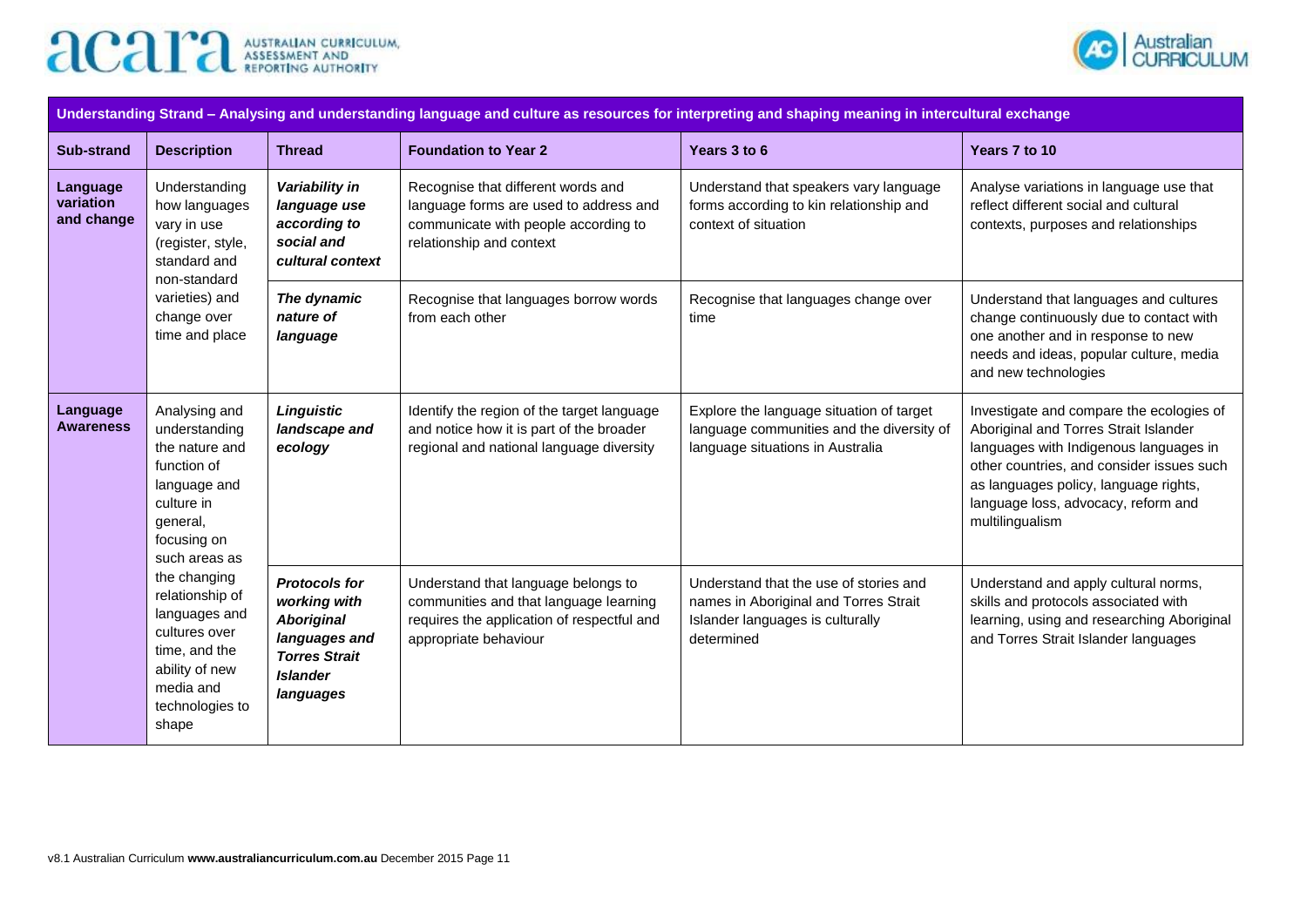



| Understanding Strand - Analysing and understanding language and culture as resources for interpreting and shaping meaning in intercultural exchange |                                                                                                                                                                                                                                                                                                                       |                                                     |                                                                                                                                            |                                                                                                                                                                                  |                                                                                                                                                                                 |  |  |
|-----------------------------------------------------------------------------------------------------------------------------------------------------|-----------------------------------------------------------------------------------------------------------------------------------------------------------------------------------------------------------------------------------------------------------------------------------------------------------------------|-----------------------------------------------------|--------------------------------------------------------------------------------------------------------------------------------------------|----------------------------------------------------------------------------------------------------------------------------------------------------------------------------------|---------------------------------------------------------------------------------------------------------------------------------------------------------------------------------|--|--|
| <b>Sub-strand</b>                                                                                                                                   | <b>Description</b>                                                                                                                                                                                                                                                                                                    | <b>Thread</b>                                       | <b>Foundation to Year 2</b>                                                                                                                | Years 3 to 6                                                                                                                                                                     | Years 7 to 10                                                                                                                                                                   |  |  |
| Role of<br>language<br>and culture                                                                                                                  | Analysing and<br>understanding<br>the role of<br>language and<br>culture in the<br>exchange of<br>meaning                                                                                                                                                                                                             | The relationship<br>of language<br>culture          | Notice that people use language in ways<br>that reflect their culture, such as where<br>and how they live and what is important to<br>them | Explore connections between identity and<br>cultural values and beliefs and the<br>expression of these connections in an<br>Aboriginal and/or Torres Strait Islander<br>language | Reflect on how ways of using language<br>are shaped by communities' ways of<br>thinking, behaving and viewing the world,<br>and the role of language in passing on<br>knowledge |  |  |
| <b>Role of</b><br>language<br>building                                                                                                              | Analysing and<br>understanding<br>language<br>building as a<br>means to extend<br>the potential of<br>the language in<br>the areas of<br>vocabulary,<br>expressions and<br>discourse, and<br>to develop<br>knowledge of<br>linguistic<br>techniques such<br>as collecting,<br>describing and<br>recording<br>language | <b>Maintaining and</b><br>strengthening<br>language | Recognise that Aboriginal and Torres<br>Strait Islander languages are transmitted<br>from generation to generation                         | Understand ways the target language and<br>culture can be maintained and<br>strengthened in changing contexts                                                                    | Investigate programs, initiatives and<br>techniques that keep Aboriginal and<br>Torres Strait Islander languages strong                                                         |  |  |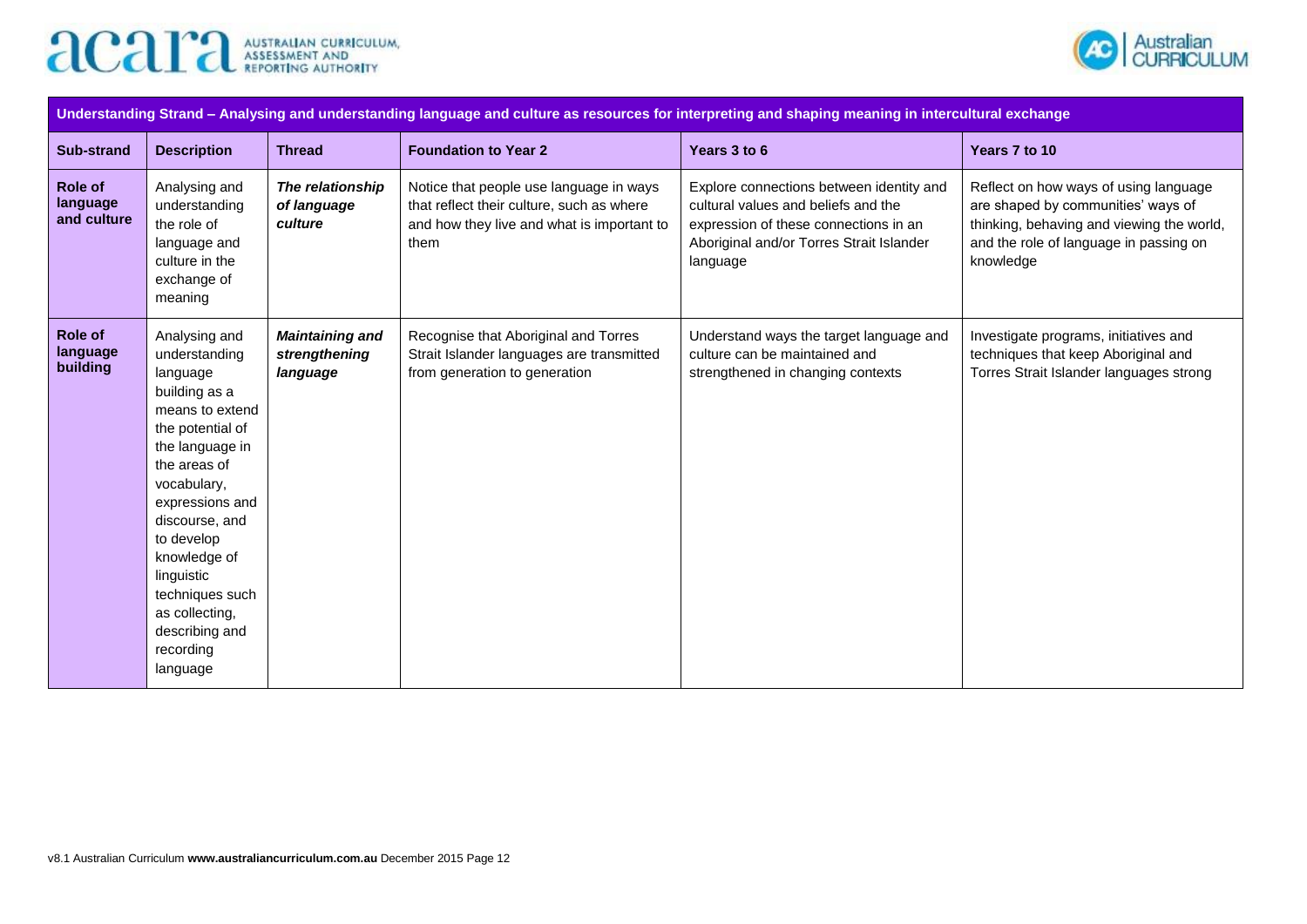



# **Aboriginal and Torres Strait Islander Framework – LR Pathway – Scope and Sequence**

| Communicating Strand - Using language* for communicative purposes in interpreting, creating and exchanging meaning |                                                                                                                                                                                                            |                                                               |                                                                                                                                                                    |                                                                                                                                                                                                             |                                                                                                                                                                 |  |
|--------------------------------------------------------------------------------------------------------------------|------------------------------------------------------------------------------------------------------------------------------------------------------------------------------------------------------------|---------------------------------------------------------------|--------------------------------------------------------------------------------------------------------------------------------------------------------------------|-------------------------------------------------------------------------------------------------------------------------------------------------------------------------------------------------------------|-----------------------------------------------------------------------------------------------------------------------------------------------------------------|--|
| <b>Sub-strand</b>                                                                                                  | <b>Description</b>                                                                                                                                                                                         | <b>Thread</b>                                                 | <b>Foundation to Year 2</b>                                                                                                                                        | Years 3 to 6                                                                                                                                                                                                | Years 7 to 10                                                                                                                                                   |  |
| <b>Socialising</b>                                                                                                 | Interacting orally<br>and in writing to<br>exchange ideas,<br>opinions,<br>experiences,<br>thoughts and<br>feelings; and<br>participating in<br>planning,<br>negotiating,<br>deciding and<br>taking action | Socialising/<br><b>Interacting</b>                            | Interact with each other, the teaching<br>team and visiting Elders/community<br>members, using language and gestures to<br>greet and talk about self and family    | Interact with peers, the teaching team and<br>visiting Elders/community members about<br>aspects of personal worlds, such as<br>experiences at school, home, everyday<br>routines, interests and activities | Engage with peers, the teaching team and<br>visiting Elders/community members to<br>exchange information about interests,<br>experiences, plans and aspirations |  |
|                                                                                                                    |                                                                                                                                                                                                            | Taking action/<br>collaborating                               | Participate in guided group activities, such<br>as games, songs and simple tasks, using<br>movement and gestures to support<br>understanding and to convey meaning | Participate in guided tasks that involve<br>following instructions, making things,<br>cooperating with peers, planning for and<br>conducting shared events, activities or<br>school performances            | Engage in activities that involve<br>collaboration, planning, organising,<br>promoting and taking action                                                        |  |
|                                                                                                                    |                                                                                                                                                                                                            | <b>Developing</b><br>language for<br>classroom<br>interaction | Interact in classroom routines and<br>respond to teacher instructions                                                                                              | Participate in everyday classroom<br>activities and routines, such as<br>responding to questions and requests,<br>asking permission, requesting help                                                        | Interact in class activities that involve<br>making suggestions, seeking clarification,<br>praising or complimenting one another                                |  |
| <b>Informing</b>                                                                                                   | Obtaining,<br>processing,<br>interpreting and<br>conveying<br>information<br>through a range<br>of oral, written<br>and multimodal<br>texts; developing<br>and applying<br>knowledge                       | <b>Obtaining and</b><br>using information                     | Discover key information about<br>Country/Place by exploring Country/Place<br>and listening to stories from Elders and<br>community members                        | Gather, record and classify information<br>from a range of sources from<br>Country/Place, historical documents and<br>contemporary resources                                                                | Investigate and summarise factual<br>information obtained from a range of<br>sources on a variety of topics and issues<br>related to the Country/Place          |  |
|                                                                                                                    |                                                                                                                                                                                                            | Conveying<br><i>information</i>                               | Give factual information using simple<br>statements, gestures and captions                                                                                         | Convey information on specific topics<br>using formats such as oral or digital<br>presentations, displays, diagrams                                                                                         | Convey information about Country/Place<br>events, experiences or topics of shared<br>interest, using different modes of<br>presentation                         |  |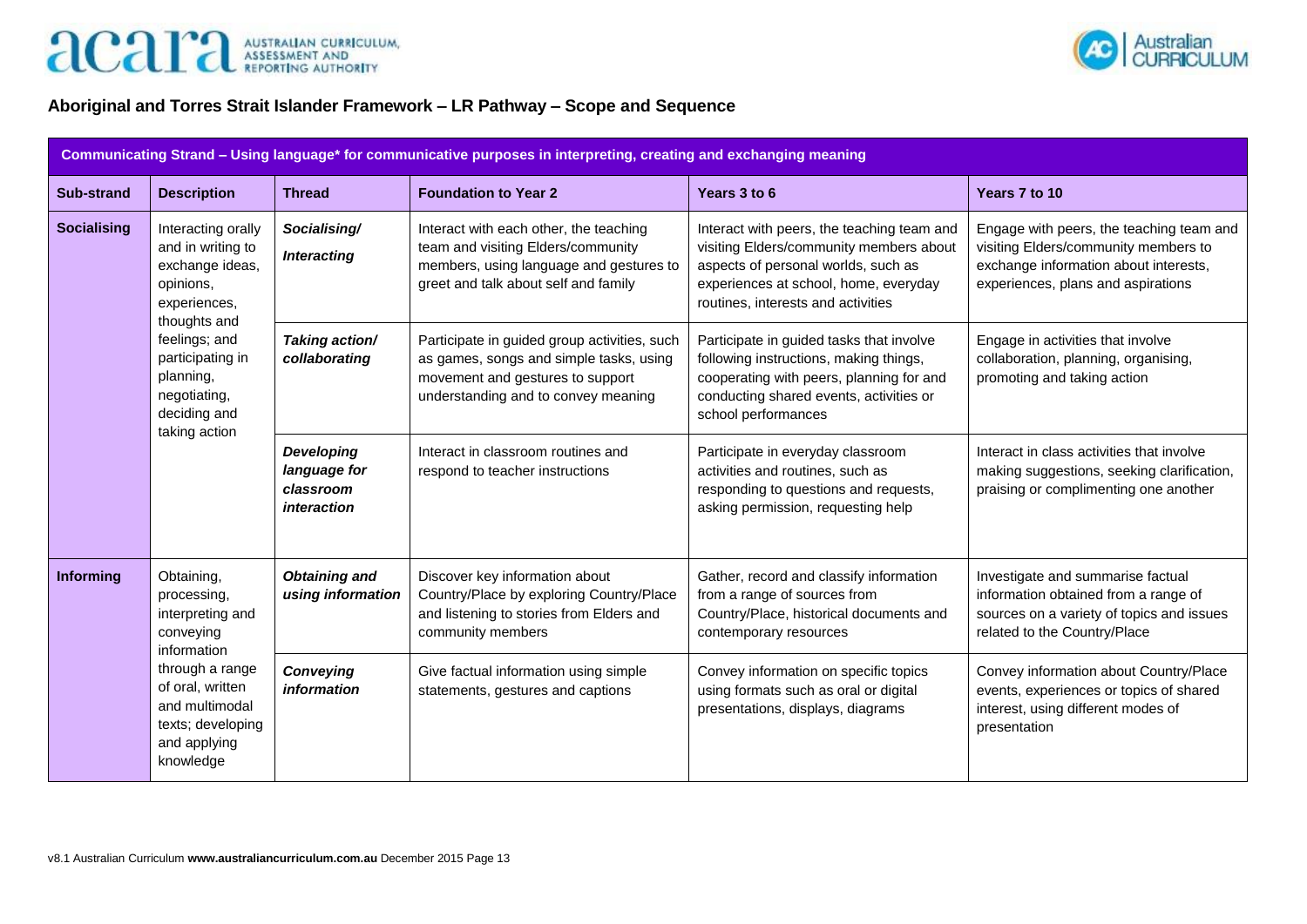



| Communicating Strand - Using language* for communicative purposes in interpreting, creating and exchanging meaning |                                                                                                                                                           |                                                                                                                          |                                                                                                                                                          |                                                                                                                                                                                                                     |                                                                                                                                                                                                                                                                           |  |
|--------------------------------------------------------------------------------------------------------------------|-----------------------------------------------------------------------------------------------------------------------------------------------------------|--------------------------------------------------------------------------------------------------------------------------|----------------------------------------------------------------------------------------------------------------------------------------------------------|---------------------------------------------------------------------------------------------------------------------------------------------------------------------------------------------------------------------|---------------------------------------------------------------------------------------------------------------------------------------------------------------------------------------------------------------------------------------------------------------------------|--|
| <b>Sub-strand</b>                                                                                                  | <b>Description</b>                                                                                                                                        | <b>Thread</b>                                                                                                            | <b>Foundation to Year 2</b>                                                                                                                              | Years 3 to 6                                                                                                                                                                                                        | Years 7 to 10                                                                                                                                                                                                                                                             |  |
| <b>Creating</b>                                                                                                    | Engaging with<br>imaginative<br>experience by<br>participating in<br>responding to<br>and creating a<br>range of texts,<br>such as stories,               | <b>Participating in</b><br>and responding<br>to stories, song,<br>dance and visual<br>design                             | Participate in shared listening to, viewing<br>and reading of texts and respond through<br>singing, miming, play-acting, drawing,<br>action and movement | Listen to, read and view different real and<br>imaginative texts, identifying and making<br>simple statements about key elements,<br>characters and events, and interpreting<br>cultural expressions and behaviours | Interpret and respond to texts by sharing<br>personal reactions, comparing themes,<br>describing and explaining aspects of<br>artistic expression and how these relate to<br>land, sky, sea, water, people, plants,<br>animals and social and ecological<br>relationships |  |
| songs, drama<br>and music                                                                                          | <b>Creating and</b><br>performing                                                                                                                         | Create and present shared stories, songs<br>and performances, using familiar words<br>and patterns and support materials | Create and present real and imaginative<br>texts suitable for a particular audience,<br>using familiar expressions and modelled<br>language              | Create a range of spoken, written and<br>multimodal texts to entertain others,<br>involving real or imagined contexts and<br>characters                                                                             |                                                                                                                                                                                                                                                                           |  |
| <b>Translating</b>                                                                                                 | Moving between<br>languages and<br>cultures orally<br>and in writing,<br>recognising<br>different<br>interpretations<br>and explaining<br>these to others | Translating/<br>interpreting and<br>explaining                                                                           | Translate frequently used words and<br>phrases, using visual cues and resources<br>such as word lists                                                    | Translate simple texts from the language<br>to English and vice versa, identifying<br>elements which require interpretation<br>rather than translation and involve cultural<br>references                           | Translate and interpret texts from the<br>language to English and vice versa,<br>comparing their versions and considering<br>how to explain elements that involve<br>cultural knowledge or understanding                                                                  |  |
|                                                                                                                    |                                                                                                                                                           | <b>Creating</b><br>bilingual texts                                                                                       | Create simple oral, print or multimodal<br>bilingual texts for the classroom<br>environment, such as captions, signs,<br>labels and wall charts          | Create bilingual texts for the classroom<br>and the school community, such as<br>songs, picture dictionaries, captions for<br>images and displays, photo stories                                                    | Create bilingual texts for the wider<br>community collaboration with others                                                                                                                                                                                               |  |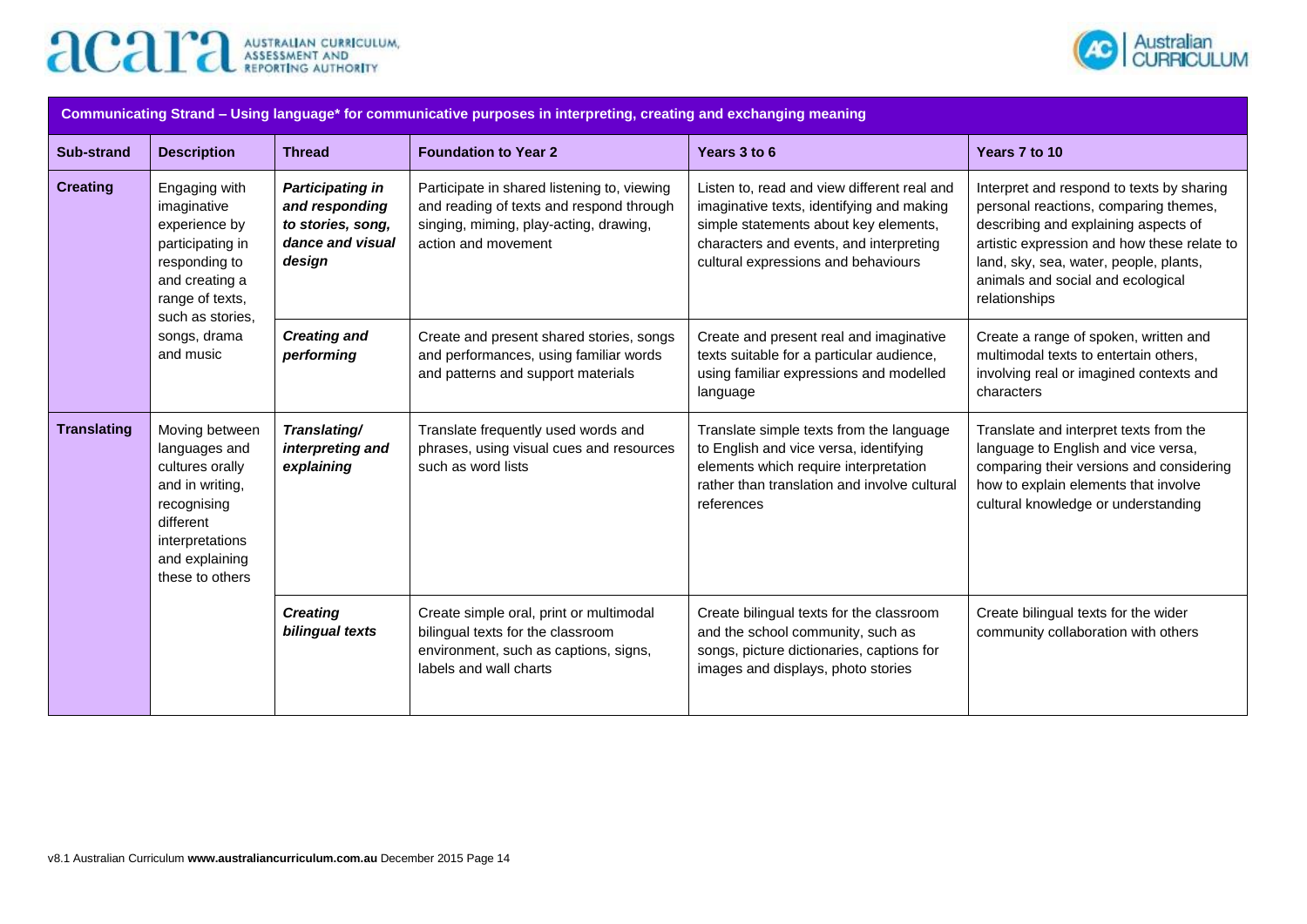



| Communicating Strand – Using language* for communicative purposes in interpreting, creating and exchanging meaning |                                                                                                                                                                                 |                                                     |                                                                                                                                                    |                                                                                                                                                                                                          |                                                                                                                                                                                                                            |  |  |
|--------------------------------------------------------------------------------------------------------------------|---------------------------------------------------------------------------------------------------------------------------------------------------------------------------------|-----------------------------------------------------|----------------------------------------------------------------------------------------------------------------------------------------------------|----------------------------------------------------------------------------------------------------------------------------------------------------------------------------------------------------------|----------------------------------------------------------------------------------------------------------------------------------------------------------------------------------------------------------------------------|--|--|
| <b>Sub-strand</b>                                                                                                  | <b>Description</b>                                                                                                                                                              | <b>Thread</b>                                       | <b>Foundation to Year 2</b>                                                                                                                        | Years 3 to 6                                                                                                                                                                                             | Years 7 to 10                                                                                                                                                                                                              |  |  |
| <b>Identity</b>                                                                                                    | Exploring and<br>expressing their<br>sense of identity<br>as individuals<br>and as members<br>of particular<br>speech<br>communities and<br>cultures                            | <b>Expressing</b><br><b>Identity</b>                | Describe aspects of self, such as family,<br>school/class and language/s spoken,<br>considering how these contribute to their<br>sense of identity | Explore their own sense of identity,<br>including elements such as family, friends,<br>interests, membership of groups, and<br>consider markers of identity that may be<br>important across all cultures | Consider and discuss their own and each<br>other's ways of communicating and<br>expressing identity, reflecting on how the<br>language links the local, regional and<br>national identity of its speakers with the<br>land |  |  |
| <b>Reflecting</b>                                                                                                  | Participating in<br>intercultural<br>exchange,<br>questioning<br>reactions and<br>assumptions;<br>and considering<br>how interaction<br>shapes<br>communication<br>and identity | <b>Reflecting on</b><br>intercultural<br>experience | Notice how using different languages<br>involves some different ways of<br>communicating and behaving                                              | Notice and describe ways in which the<br>language and associated communicative<br>behaviours are similar or different to other<br>known languages and cultures                                           | Participate in intercultural interactions and<br>consider own reactions when engaging<br>with Elders and community members and<br>resources                                                                                |  |  |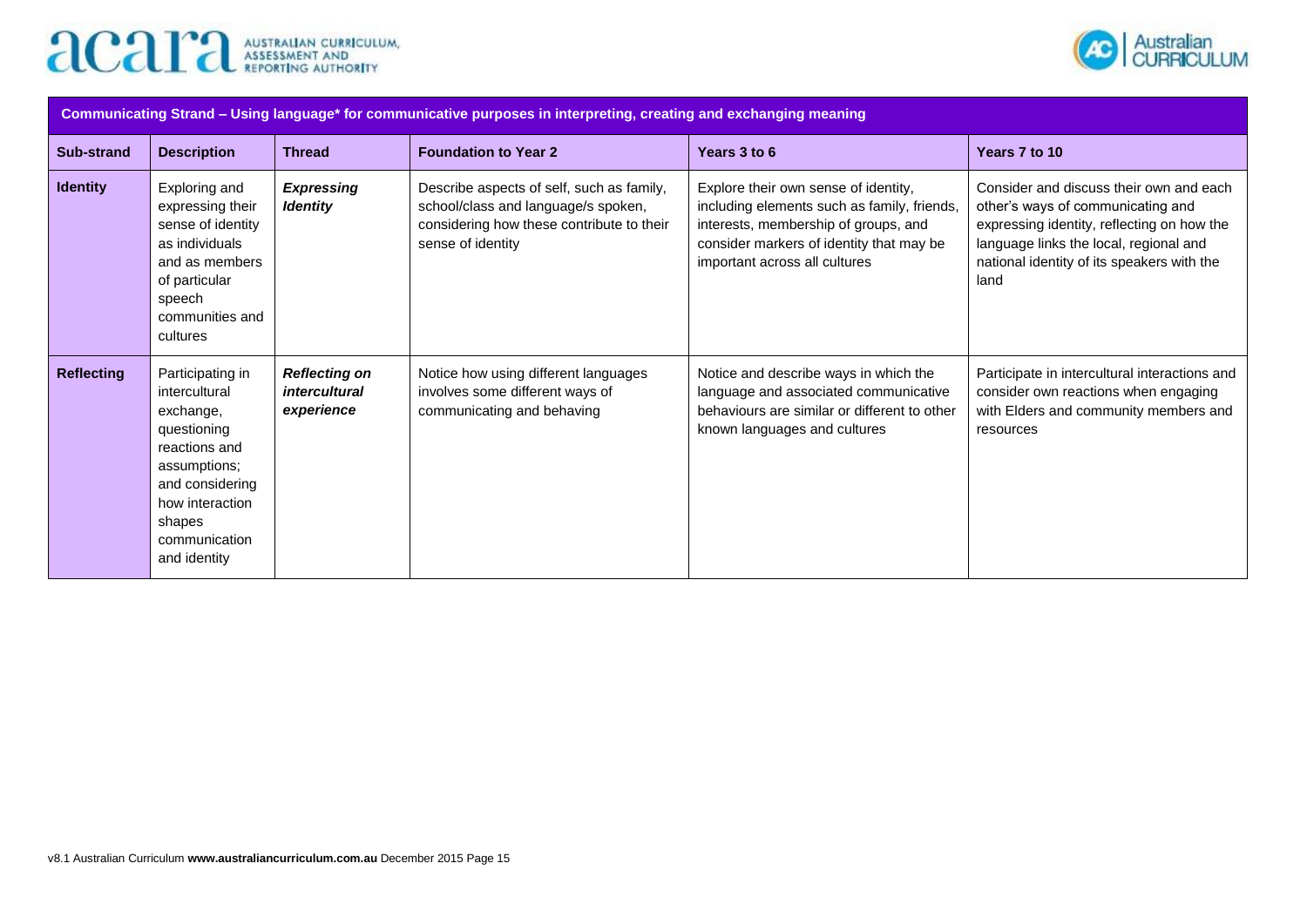



### **Aboriginal and Torres Strait Islander Framework – LR Pathway – Scope and Sequence**

| Understanding Strand - Analysing and understanding language and culture as resources for interpreting and shaping meaning in intercultural exchange |                                                                                                             |                                                                               |                                                                                                                                                  |                                                                                                                                     |                                                                                                                                                            |  |  |
|-----------------------------------------------------------------------------------------------------------------------------------------------------|-------------------------------------------------------------------------------------------------------------|-------------------------------------------------------------------------------|--------------------------------------------------------------------------------------------------------------------------------------------------|-------------------------------------------------------------------------------------------------------------------------------------|------------------------------------------------------------------------------------------------------------------------------------------------------------|--|--|
| Sub-strand                                                                                                                                          | <b>Description</b>                                                                                          | <b>Thread</b>                                                                 | <b>Foundation to Year 2</b>                                                                                                                      | Years 3 to 6                                                                                                                        | Years 7 to 10                                                                                                                                              |  |  |
| <b>Systems of</b><br>language                                                                                                                       | Understanding the<br>language system,<br>including sound,<br>writing, grammar and<br>text                   | <b>Sound and writing</b><br>systems                                           | Learn the different sounds of the<br>language and link these to written<br>symbols and conventions                                               | Distinguish and produce the speech<br>sounds of the language,<br>understanding how these are<br>represented in writing              | Understand and explain the sound<br>patterns in spoken language and use<br>developing phonemic awareness to<br>represent these patterns in written<br>form |  |  |
|                                                                                                                                                     |                                                                                                             | <b>Grammar</b> and<br>vocabulary<br>knowledge                                 | Recognise the function of different<br>word types and understand basic<br>elements of language structures                                        | Expand vocabulary in the language<br>through word-formation processes and<br>recognise and use simple language<br>structures        | Expand vocabulary and understand<br>and use a range of vocabulary sets<br>and grammatical structures that are<br>available in the language                 |  |  |
|                                                                                                                                                     |                                                                                                             | Ways of<br>communicating<br>and creating text                                 | Recognise there are many ways of<br>communicating messages in<br>Aboriginal and Torres Strait Islander<br>languages                              | Understand that texts such as stories,<br>paintings, songs and dances have<br>distinct purposes and particular<br>language features | Discuss the purpose and roles of<br>various spoken, written and visual<br>texts in the language                                                            |  |  |
|                                                                                                                                                     |                                                                                                             | <b>Links between</b><br>language, kin<br>and land                             | Identify elements of the kinship<br>system and its links to place and<br>natural species                                                         | Recognise how kin relationships link<br>people, Place and story                                                                     | Investigate how the kinship system<br>functions to integrate personal and<br>community histories and relationships                                         |  |  |
| Language<br>variation and<br>change                                                                                                                 | Understanding how<br>languages vary in use<br>(register, style,<br>standard and non-<br>standard varieties) | Variability in<br>language use<br>according to social<br>and cultural context | Recognise that different words and<br>language forms are used to address<br>and communicate with people<br>according to relationship and context | Understand that speakers vary<br>language forms according to kin<br>relationship and context of situation                           | Discuss variations in language use<br>that reflect different social and cultural<br>contexts, purposes and relationships                                   |  |  |
|                                                                                                                                                     | and change over time<br>and from place to<br>place                                                          | The dynamic nature<br>of language                                             | Notice that languages borrow words<br>from each other                                                                                            | Recognise that languages change<br>over time                                                                                        | Describe and reflect on how<br>languages change over time and<br>influence one another                                                                     |  |  |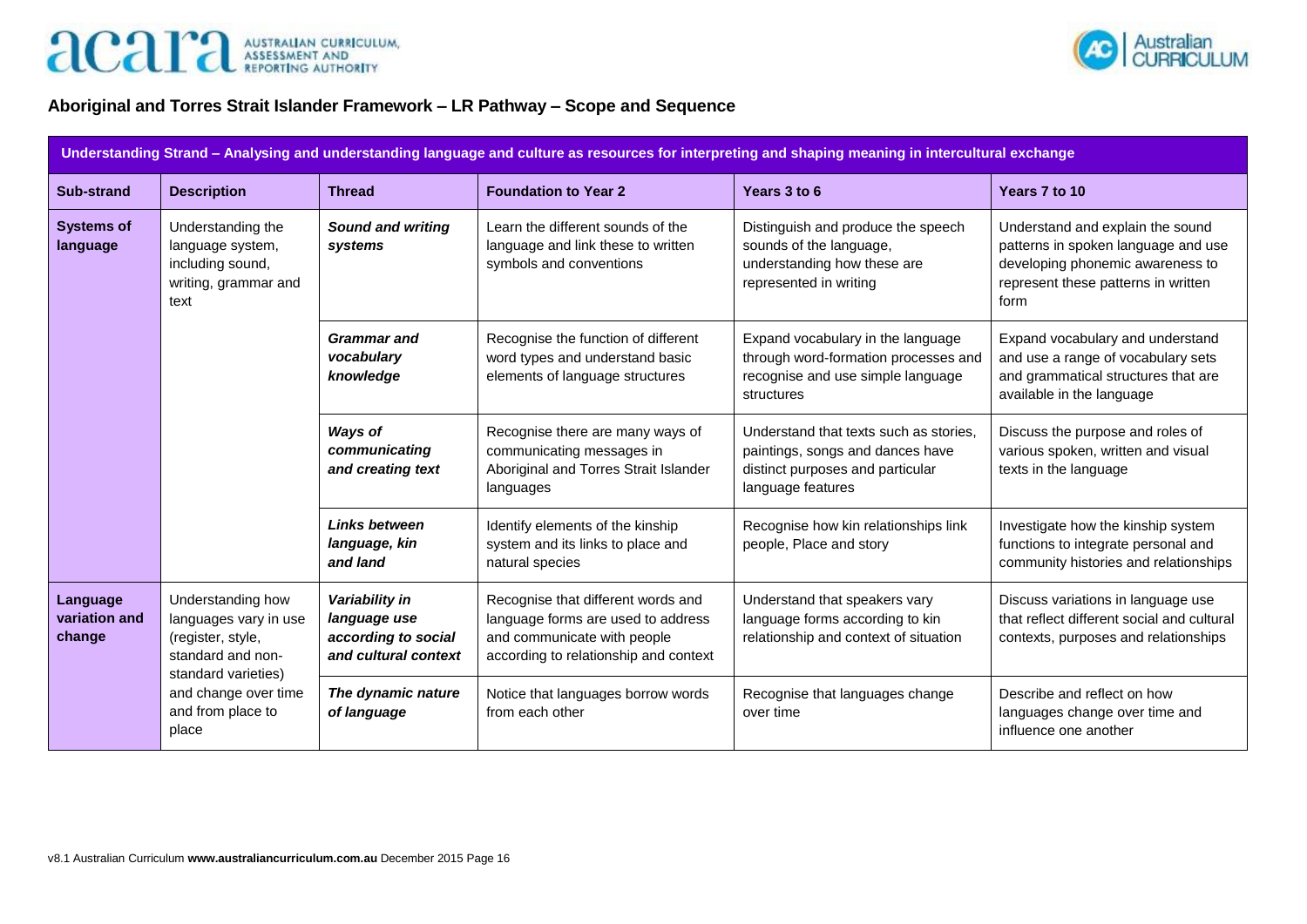



| Understanding Strand - Analysing and understanding language and culture as resources for interpreting and shaping meaning in intercultural exchange |                                                                                                                                                                                                                                                                                           |                                                                                                                       |                                                                                                                                                       |                                                                                                                                                                             |                                                                                                                                                                                                                                                                        |  |  |
|-----------------------------------------------------------------------------------------------------------------------------------------------------|-------------------------------------------------------------------------------------------------------------------------------------------------------------------------------------------------------------------------------------------------------------------------------------------|-----------------------------------------------------------------------------------------------------------------------|-------------------------------------------------------------------------------------------------------------------------------------------------------|-----------------------------------------------------------------------------------------------------------------------------------------------------------------------------|------------------------------------------------------------------------------------------------------------------------------------------------------------------------------------------------------------------------------------------------------------------------|--|--|
| <b>Sub-strand</b>                                                                                                                                   | <b>Description</b>                                                                                                                                                                                                                                                                        | <b>Thread</b>                                                                                                         | <b>Foundation to Year 2</b>                                                                                                                           | Years 3 to 6                                                                                                                                                                | Years 7 to 10                                                                                                                                                                                                                                                          |  |  |
| Language<br>awareness                                                                                                                               | Analysing and<br>understanding the<br>nature and function of<br>language and culture<br>in general, focusing on<br>such areas as the<br>changing relationship<br>of languages and<br>cultures over time, and<br>the ability of new<br>media and<br>technologies to shape<br>communication | <b>Linguistic landscape</b><br>and ecology                                                                            | Recognise that the language is part of<br>the broader regional and national<br>language diversity                                                     | Explore the language situation of<br>language communities and the<br>diversity of language contexts in<br>Australia                                                         | Investigate and compare the ecology<br>of Aboriginal and Torres Strait Islander<br>languages to Indigenous languages in<br>other countries, and consider issues<br>such as language policy, language<br>rights, language loss, advocacy,<br>reform and multilingualism |  |  |
|                                                                                                                                                     |                                                                                                                                                                                                                                                                                           | <b>Protocols for working</b><br>with Aboriginal<br>languages and<br><b>Torres Strait</b><br><b>Islander languages</b> | Understand that language belongs to<br>communities, and that language<br>learning requires the application of<br>respectful and appropriate behaviour | Understand that the use of stories<br>and names in Aboriginal and Torres<br>Strait Islander languages is culturally<br>determined                                           | Understand and apply cultural<br>norms, skills and protocols<br>associated with learning, using and<br>researching Aboriginal and Torres<br>Strait Islander languages                                                                                                  |  |  |
| Role of<br>language<br>and culture                                                                                                                  | Analysing and<br>understanding the role<br>of language and<br>culture in the<br>exchange of meaning                                                                                                                                                                                       | The relationship of<br>language culture                                                                               | Notice that people use language in<br>ways that reflect their culture, such as<br>where and how they live and what is<br>important to them            | Explore connections between identity<br>and cultural values and beliefs and the<br>expression of these connections in<br>Aboriginal and Torres Strait Islander<br>languages | Reflect on how ways of using<br>language are shaped by communities'<br>ways of thinking, behaving and<br>viewing the world, and the role of<br>language in passing on knowledge                                                                                        |  |  |
| Role of<br>language<br>building                                                                                                                     | Analysing and under-<br>standing language<br>building as a means to<br>extend the potential of<br>the language in the<br>areas of vocabulary,<br>expressions and                                                                                                                          | <b>Processes and</b><br>protocols of<br>language building                                                             | Recognise that learning Aboriginal<br>and Torres Strait Islander languages<br>can provide language revival benefits<br>to communities                 | Identify available resources and<br>protocols to be followed when<br>building language                                                                                      | Explore language building processes<br>and protocols in communities                                                                                                                                                                                                    |  |  |